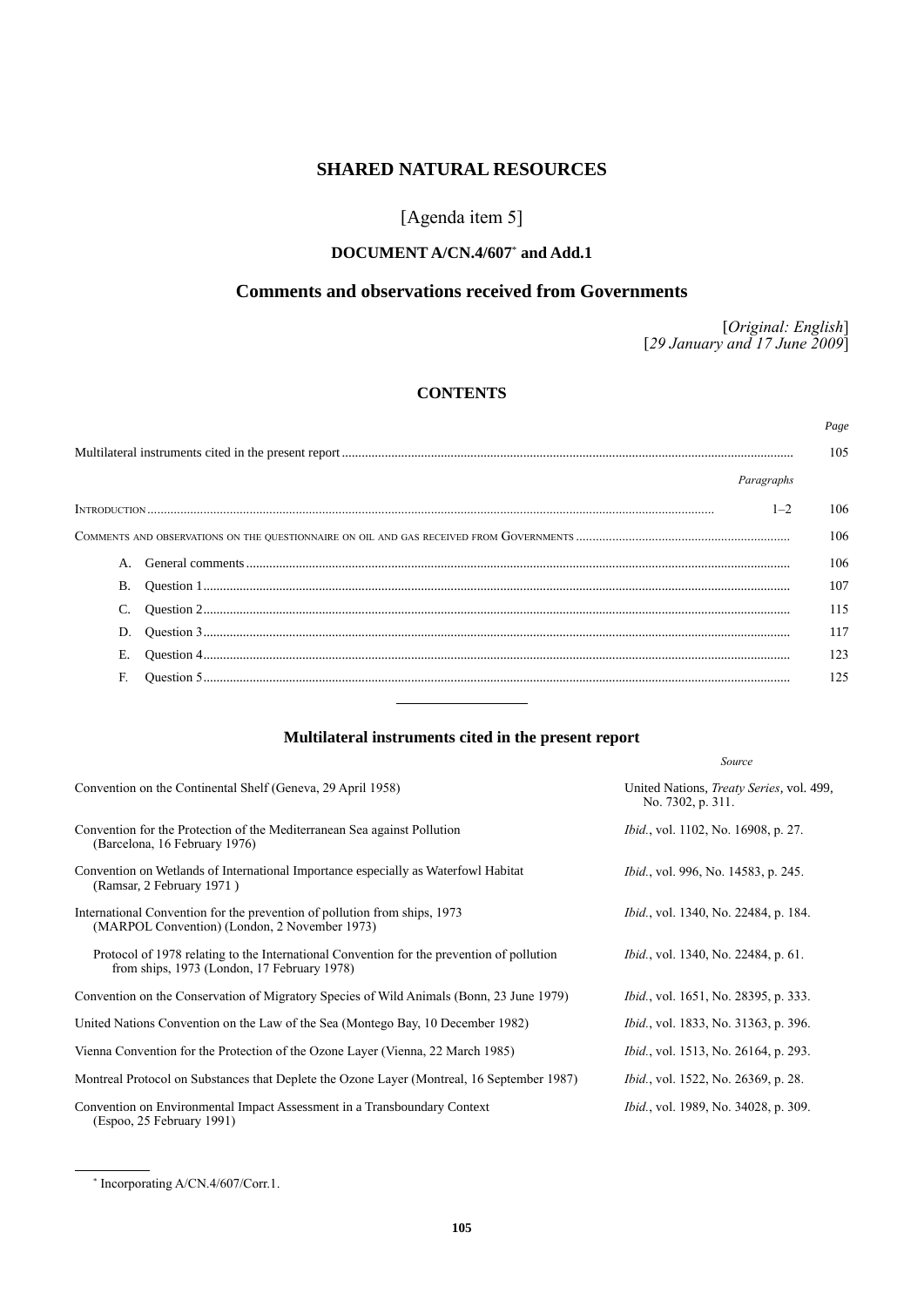|                                                                                                                  | Source                                       |
|------------------------------------------------------------------------------------------------------------------|----------------------------------------------|
| United Nations Framework Convention on Climate Change (New York, 9 May 1992)                                     | <i>Ibid.</i> , vol. 1771, No. 30822, p. 107. |
| Kyoto Protocol to the United Nations Framework Convention on Climate Change<br>(Kyoto, 11 December 1997)         | <i>Ibid.</i> , vol. 2303, No. 30822, p. 162. |
| Convention on Biological Diversity (Rio de Janeiro, 5 June 1992)                                                 | <i>Ibid.</i> , vol. 1760, No. 30619, p. 79.  |
| Convention for the Protection of the Marine Environment of the North-East Atlantic<br>(Paris, 22 September 1992) | <i>Ibid.</i> , vol. 2354, No. 42279, p. 67.  |
| Stockholm Convention on Persistent Organic Pollutants (Stockholm, 22 May 2001)                                   | <i>Ibid.</i> , vol. 2256, No. 40214, p. 119. |

# **Introduction**

1. At its fifty-ninth session, in 2007, the International Law Commission requested the Secretariat to circulate to Governments a questionnaire, prepared by the Working Group on Shared Natural Resources, seeking information on State practice, in particular treaties or other arrangements existing regarding oil and gas.<sup>1</sup> In a circular note dated 17 October 2007, the Secretariat transmitted the questionnaire to Governments.

2. Responses to the questionnaire were received from the following 35 States: Algeria, Argentina, Australia, Austria, the Bahamas, Bosnia and Herzegovina, Canada, Chile, Cuba, Cyprus, the Czech Republic, Guyana, Hungary, Iraq, Ireland, Jamaica, Kuwait, Lebanon, Mali, Mauritius, Myanmar, the Netherlands, Norway, Oman, Portugal, the Republic of Korea, Saint Vincent and the Grenadines, Slovakia, Tajikistan, Thailand, Tunisia, Turkey, the United Kingdom of Great Britain and Northern Ireland, the United States of America and Uruguay. The responses are organized, to the extent possible, on the basis of the questions contained in the questionnaire.

<sup>1</sup> *Yearbook … 2007*, vol. II (Part Two), p. 56, para. 159.

# **Comments and observations on the questionnaire on oil and gas received from Governments**

### **A. General comments**

### 1. CANADA

1. A number of bilateral maritime delimitation agreements concluded internationally incorporate provisions regarding the possibility of finding a natural resource that straddles across a maritime boundary, as well as a procedure to be followed in the event of such a discovery. The obligations generally focus firstly on advising the other State that a transboundary field has been discovered, and secondly, on the necessity for States to seek to reach an agreement on some form of joint exploitation.

2. For the purposes of the present questionnaire, however, Canada will focus on the *only* agreement that Canada has entered into relating to the exploration and exploitation of transboundary hydrocarbons, entitled the Agreement between the Government of Canada and the Government of the French Republic relating to the Exploration and Exploitation of Transboundary Hydrocarbon Fields (signed in Paris, 17 May 2005). The Agreement governs the apportion of the reserves found in transboundary hydrocarbon fields straddling the maritime boundary between Canada and France.

3. Canada would like to note that providing answers to the Commission should not be interpreted as either agreement or acquiescence by Canada for the Commission to provide a set of draft articles on a subject matter, such as oil and gas, that is essentially bilateral in nature, highly technical, politically sensitive, encompasses diverse regional situations and requires a case-by-case solution.

4. Canada considers that any matters relating to offshore boundary delimitation should not be considered by the Commission.

### 2. Guyana

1. Exploration for oil and gas in Guyana dates back to early Dutch colonial explorers. The structure of a stillemerging oil and gas sector has its roots in near preindependence arrangements, which have evolved to what currently prevails. Guyana has an undisputable petroleum discovery in the Takutu Basin of no commercial consequence. There is no oil and gas production from Guyana.

2. The frontiers for oil and gas exploration in Guyana are: (*a*) the extent of Guyana's maritime area, which is part of the regional geological feature referred to as the Guyana-Suriname Basin; (*b*) the extension of the same basin onto the coastal onshore; and (*c*) the section of the Takutu Basin in Rupununi Guyana.

3. The States that share boundaries with Guyana's oil and gas frontiers are: (*a*) in the maritime area: Barbados, the Bolivarian Republic of Venezuela, Suriname, and Trinidad and Tobago; (*b*) in the coastal extension onshore: Suriname and the Bolivarian Republic of Venezuela; and (*c*) in the Takutu Basin, Rupununi District: Brazil.

### 3. Republic of Korea

1. The Republic of Korea considers that the valuable work on this topic (Shared natural resources) by the International Law Commission represents a timely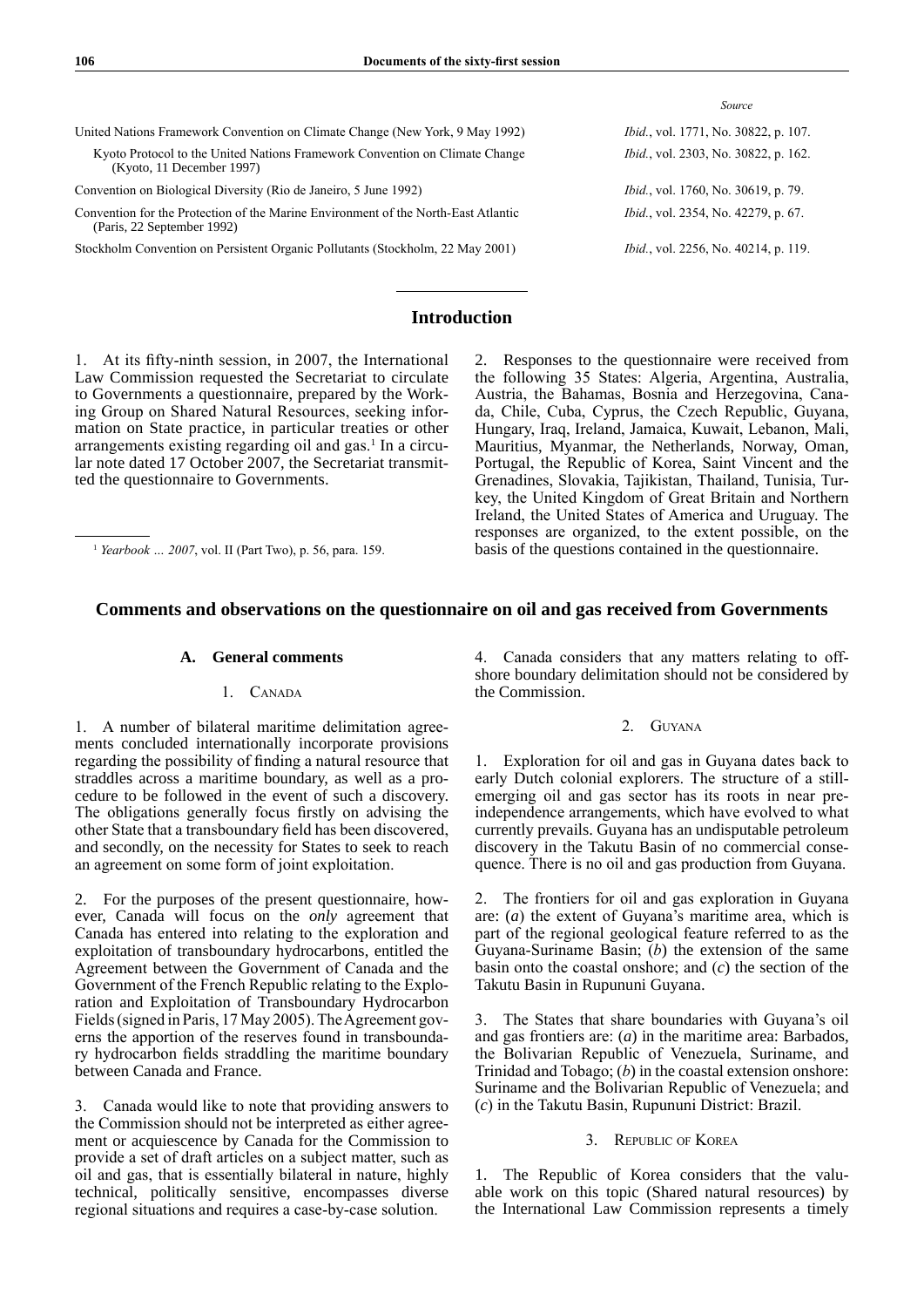contribution to the progress development through codification in this field of law.<sup>1</sup>

2. An important decision is before the Commission as to whether it needs to move beyond transboundary aquifers and then to deal also with other shared natural resources. It is advisable that the Commission exercise caution in this matter. States and industries have immense economic and political stakes in the allocation and regulation of oil and gas resources, and any proposal by the Commission is likely to be highly controversial. States in the international community already have considerable experience and practices in dealing with transboundary oil and gas reservoirs. It is doubtful whether the Commission should go beyond the issue of transboundary aquifers.

3. The Republic of Korea entered "none" on comments and observations on the questionnaire on shared resources.

<sup>1</sup> The reply by the Republic of Korea also included comments on the Commission's draft articles on the law of transboundary aquifers, which have been omitted.

### **B. Question 1**

**Do you have any agreement(s), arrangement(s) or practice with your neighbouring State(s) regarding the exploration and exploitation of transboundary oil and gas resources or for any other cooperation for such oil or gas?**

**Such agreements or arrangements should include, as appropriate, maritime boundary delimitation agreements, as well as unitization and joint development agreements or other arrangements.**

**Please provide a copy of the agreement(s) or arrangement(s) or describe the practice.**

#### 1. Algeria

There are no agreements regarding the exploration and exploitation of transboundary deposits. However, on 29 December 2005 a framework agreement was signed between the Algerian national company Sonatrach and the Libyan national company, the National Oil Corporation, to launch a joint study on the exploitation of the deposits at Alrar in Algeria and Wafa in the Libyan Arab Jamahiriya.

#### 2. Argentina

Agreements in force for the Argentine Republic that relate to oil and gas within the "Shared natural resources" framework include:1

(*a*) Supplementary Agreement to the Treaty concerning the Río de la Plata and the Corresponding Maritime Boundary (signed in Montevideo, 19 November 1973, United Nations, *Treaty Series*, vol. 295, No. 21424, p. 293) regarding the line marking the maritime lateral limit, the common fishing zone and the common area within which the discharge of hydrocarbons and other polluting actions are prohibited, signed: Montevideo, 15 July 1974; entry into force: 15 July 1974;

(*b*) Cooperation Agreement between the Argentine Republic and the Eastern Republic of Uruguay to prevent and combat incidents of contamination of the aquatic environment by hydrocarbons and other harmful substances, signed: Buenos Aires, 16 September 1987; enactment: Act No. 23,829; entry into force: 29 October 1993;

(*c*) Specific Additional Protocol on the protection of the Antarctic environment between the Argentine Republic and the Republic of Chile, signed: Buenos Aires, 2 August 1991; entry into force: 17 November 1992;

(*d*) Treaty between the Argentine Republic and the Republic of Bolivia on the environment, signed: Buenos Aires, 17 March 1994; enactment: Act No. 24,774; entry into force: 1 June 1997;

(*e*) Agreement between the Argentine Republic and the Federative Republic of Brazil on cooperation in environmental matters (with Annex A), signed: Buenos Aires, 9 April 1996; enactment: Act 24,930; entry into force: 18 March 1998;

(*f*) Additional Protocol to the Treaty on the Environment between the Government of the Argentine Republic and the Government of the Republic of Bolivia, signed: Tarija, 22 July 2004; entry into force: 22 July 2004;

(*g*) Memorandum of Understanding between the Argentine Republic, the Republic of Bolivia and the Eastern Republic of Uruguay on energy and economic integration, signed: Brasilia, 20 August 2004; entry into force: 20 August 2004;

(*h*) Additional Protocol to the Agreement of Partial Scope on energy integration between Argentina and Bolivia for the supply of natural gas from the Republic of Bolivia to the north-east Argentina gas pipeline, signed: Sucre, 14 October 2004; entry into force: 27 May 2005;

(*i*) Framework Agreement between the Argentine Republic and the Republic of Bolivia for the sale of natural gas and the realization of energy integration projects, signed: Buenos Aires, 29 June 2006; entry into force: 29 June 2006 (United Nations, *Treaty Series*, vol. 2446, No. 44022, p. 129);

(*j*) Agreement for work to be started on the northeast Argentina gas pipeline and natural gas liquids plant (Republic of Bolivia), signed: Santa Cruz de la Sierra, 26 March 2007;

(*k*) Framework Agreement between the Argentine Republic and the Republic of Bolivia on energy integration, signed: Tarija, 10 August 2007;

(*l*) Financing Agreement between the Argentine Republic and the Republic of Bolivia: Pre-investment and construction studies for the natural gas liquids plant and associated distribution and marketing system, signed: Tarija, 10 August 2007; entry into force: 10 August 2007;

(*m*) Organization of South American Gas Producing and Exporting Countries (OPPEGASUR): Tarija agreement on gas integration between the Bolivarian Republic

<sup>&</sup>lt;sup>1</sup> The texts of the agreements, in Spanish, are available for consultation at the Codification Division of the Office of Legal Affairs.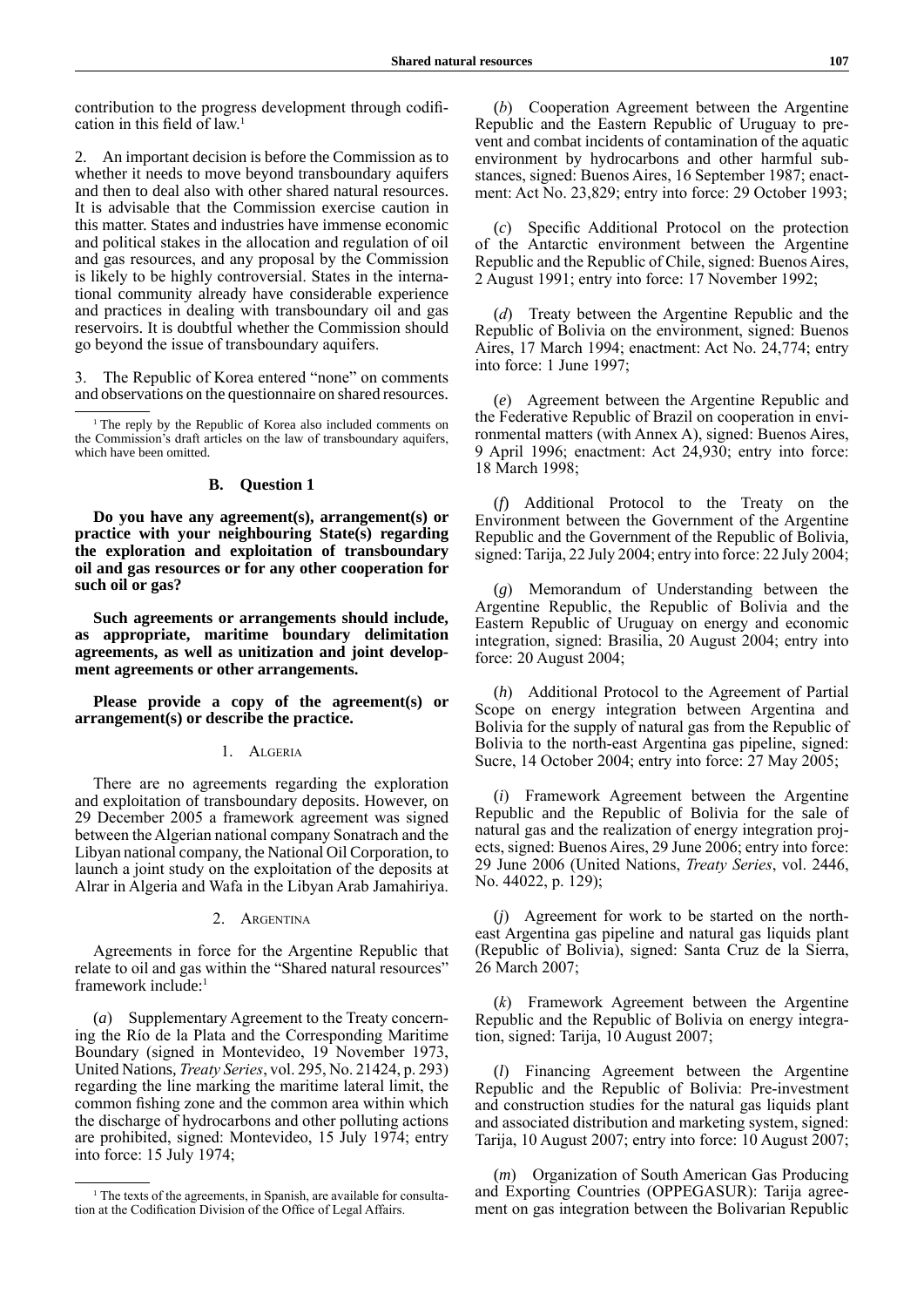of Venezuela, the Argentine Republic and the Republic of Bolivia, within the framework of OPPEGASUR, signed: Tarija, 10 August 2007;

(*n*) Cooperation Agreement between the Eastern Republic of Uruguay and the Argentine Republic on energy-related matters, signed: Buenos Aires, 5 July 2007.

# 3. Australia

1. Australia is an island State with a lengthy coastline. It has a number of bilateral maritime delimitations with its neighbouring States. Several of these delimitation treaties include a provision that deals with the possibility of finding a natural resource that straddles across a boundary. The provisions are all similar to the following:

If any single accumulation of petroleum, whether in a gaseous, liquid or solid state, or if any other mineral deposit beneath the seabed, extends across the lines described in [the] Treaty, and the part of such accumulation or deposit that is situated on one side of the line is recoverable wholly or in part from the other side of the line, the two Parties will seek to reach agreement on the manner in which the accumulation or deposit shall be most effectively exploited and on the equitable sharing of the benefits arising from such exploitation.

2. The bilateral treaties between Australia and its neighbours and their relevant provisions include the following (together with links to websites where the treaties can be found online):

(*a*) Treaty between the Government of Australia and the Government of New Zealand establishing Certain Exclusive Economic Zone Boundaries and Continental Shelf Boundaries (art. 4), done at Adelaide on 25 July 2004 (entry into force: 25 January 2006), United Nations, *Treaty Series*, vol. 2441, No. 43985, p. 235 (also available from www.austlii.edu.au/au/other/dfat/treaties/2006/4.html);

(*b*) Agreement between the Government of the Commonwealth of Australia and the Government of the Republic of Indonesia establishing Certain Seabed Boundaries (art. 7), done at Canberra on 18 May 1971 (entry into force: 8 November 1973), *ibid.*, vol. 974, No. 14122 (also available from www.austlii.edu.au/au /other/dfat/treaties/1973/31.html);

(*c*) Agreement between the Government of the Commonwealth of Australia and the Government of the Republic of Indonesia establishing Certain Seabed Boundaries in the Area of the Timor and Arafura Seas, supplementary to the Agreement of 18 May 1971 (art. 7), done at Jakarta on 9 October 1972 (entry into force: 8 November 1973), *ibid.*, vol. 974, No. 14123 (also available from www.austlii.edu.au/au/other/dfat /treaties/1973/32.html);

(*d*) Treaty between Australia and the Independent State of Papua New Guinea concerning Sovereignty and Maritime Boundaries in the area between the two Countries, including the area known as Torres Strait, and Related Matters (art. 6), done at Sydney on 18 November 1978 (entry into force: 15 February 1985) ("Torres Strait Treaty"), *ibid.*, vol. 1429, No. 24238 (also available from www.austlii.edu.au/au/other/dfat /treaties/1985/4.html);

(*e*) Agreement between the Government of Australia and the Government of Solomon Islands establishing Certain Sea and Seabed Boundaries (art. 2), done at Honiara on 13 September 1988 (entry into force: 14 April 1989), *ibid.*, vol. 1536, No. 26661 (also available from www.austlii.edu.au/au/other/dfat/treaties/1989/12.html);

(*f*) Treaty between the Government of Australia and the Government of the Republic of Indonesia establishing an Exclusive Economic Zone Boundary and Certain Seabed Boundaries (art. 9), done at Perth on 14 March 1997 (not yet in force) ("Perth Treaty"), ILM, vol. 36, p. 1053 (also available from www.austlii.edu.au /au/other/dfat/treaties/notinforce/1997/4.html).

3. There are currently no known offshore oil and gas resources that exist across the boundaries established by the treaties mentioned above.

4. Australia and Timor-Leste have not established permanent maritime boundaries but have a number of interim treaties in force that provide for practical maritime arrangements between them. The Timor Sea Treaty, done at Dili on 20 May 2002 (entry into force: 2 April 2003), United Nations, *Treaty Series*, vol. 2258, No. 40222, p. 3, establishes an area of joint petroleum development in the Timor Sea. The Treaty provides that Australia and Timor-Leste are to jointly control, manage and facilitate the exploration, development and exploitation of the petroleum resources of the joint area for the benefit of the peoples of Australia and Timor-Leste. The Treaty can be found at: www.austlii.edu.au/au/other/dfat /treaties/2003/13.html

5. Australia and Timor-Leste have a unitization agreement between them that applies to the "Greater Sunrise" field that lies in both the joint development area and an area in which Australia regulates activities in relation to the resources of the seabed and subsoil: Agreement between the Government of Australia and the Government of the Democratic Republic of Timor-Leste relating to the Unitisation of the Sunrise and Troubador Fields, done at Dili on 6 March 2003 (entry into force: 23 February 2007). The Agreement can be found at: www.austlii .edu.au/au/other/dfat/treaties/2007/11.html.

6. Further information on the maritime arrangements between Australia and Timor-Leste can be found at: www .dfat.gov.au/geo/timor-leste/fs\_maritime\_arrangements .html.

### 4. Austria

1. Austria has concluded only one agreement on the exploration of transboundary oil and gas resources: the Agreement between the Austrian Federal Government and the Government of Czechoslovakia on the exploitation of the common oil and gas deposits (Prague, 23 January 1960), United Nations, *Treaty Series*, vol. 495, No. 7242, p. 134, now being in force between Austria and the Czech Republic, and Austria and the Slovak Republic.

2. The cooperation with the Czech Republic has already come to an end, since the oil and gas resources have already been fully exploited. The cooperation with the Slovak Republic will come to an end within the next few years, since these resources are about to be fully exploited.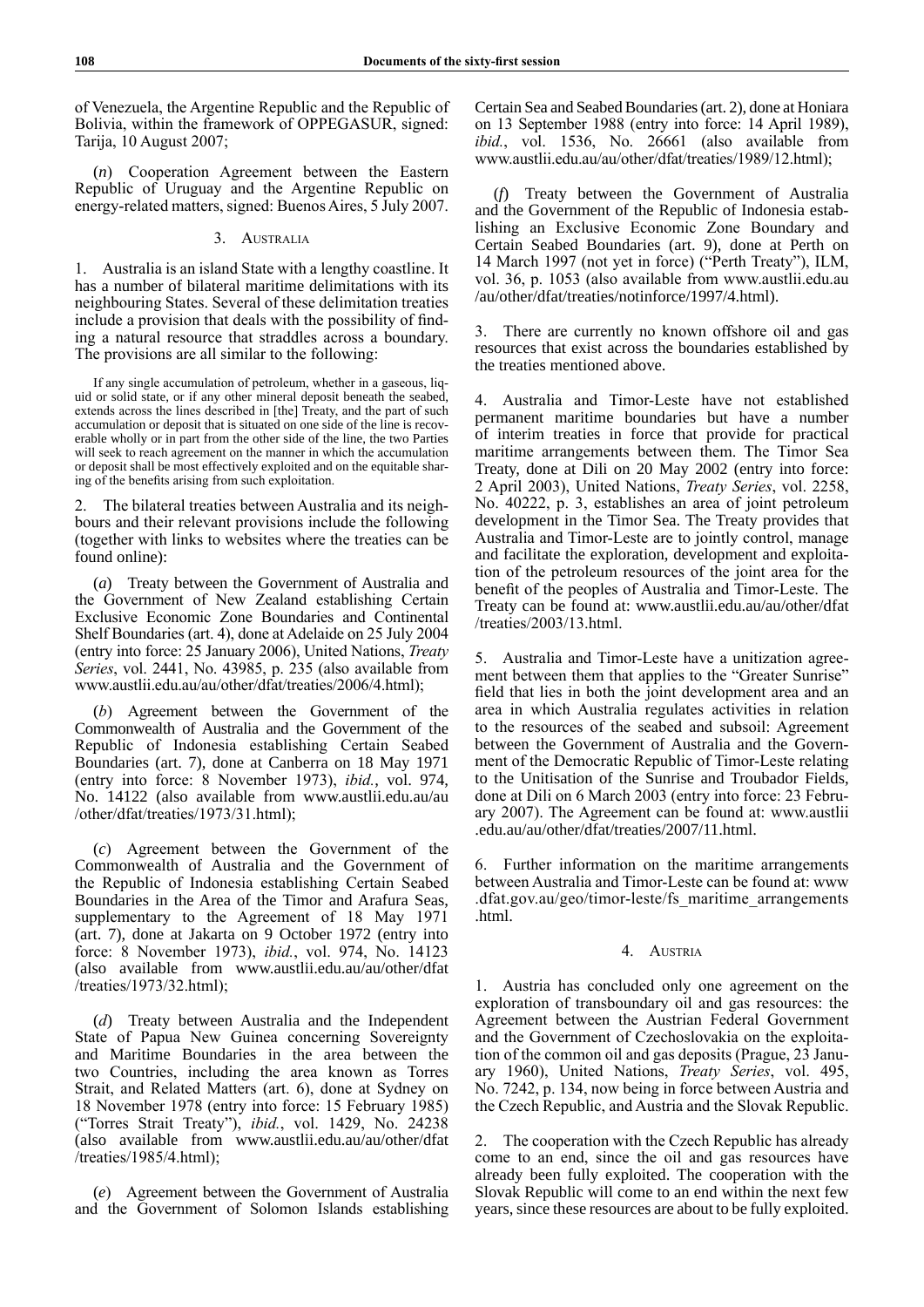# 5. BAHAMAS

Presently the Bahamas does not have any such agreements or arrangements with neighbouring States, but it realizes the true importance of having such legally binding treaties. The Bahamas commenced work on its archipelagic baseline with the use of United Nationsapproved software (CARISLOTS), which would produce the median line between the Bahamas and its neighbouring States. The Government's intention is to submit these baseline coordinates to the United Nations by April 2008.

# 6. Bosnia and Herzegovina

Bosnia and Herzegovina responded "No". At the moment there is no such agreement or arrangement between Bosnia and Herzegovina and the neighbouring States.

# 7. Canada

1. Pursuant to the decision of the Arbitral Tribunal in the case concerning the *Delimitation of Maritime Areas between Canada and the French Republic of June 10, 1992*, Court of Arbitration, UNRIAA, vol. XXI, p. 265, Saint-Pierre-et-Miquelon only has jurisdiction over a narrow strip of maritime area that is 10 nautical miles in width and extends 200 nautical miles south of the islands, which is completely enclosed by Canada's exclusive economic zone.

2. As the 1992 Arbitral Tribunal definitively decided the permanent boundary between Canada and France (for Saint-Pierre-et-Miquelon) for all purposes, a need was felt for an agreement triggered by the possibility of petroleum fields straddling the Canadian-French boundary. Canada approached France in 1998 to suggest that both sides enter into a treaty to manage possible transboundary fields. Finally, in 2005, Canada and France signed an agreement to provide a management regime for hydrocarbon exploration and exploitation offshore Newfoundland, Nova Scotia and Collectivité de Saint-Pierre-et-Miquelon. The Agreement between the Government of Canada and the Government of the French Republic relating to the Exploration and Exploitation of Transboundary Hydrocarbon Fields, containing 21 articles and 6 annexes, recognizes the need for a common approach to oil and gas management to ensure the conservation and management of hydrocarbon resources that straddle the maritime boundary, to apportion between the two countries the reserves found in transboundary fields and to promote safety and the protection of the environment.

3. The Agreement acknowledges that nothing is to prejudice or restrict the sovereignty or jurisdiction of either party over their respective internal waters and territorial seas, or the exercise of sovereign rights, in accordance with international law, over their respective exclusive economic zones.

4. The Agreement was inspired by the 1976 Markham Agreement, United Nations, *Treaty Series*, vol. 1098, No. 16878, p. 4, which was used as a "framework" arrangement adapted to Canadian and French respective circumstances.

5. The Agreement has yet to enter into force, and Canada would therefore refrain from disclosing it at this time. That said, the relevant paragraphs will provide a general outline of the Agreement.

### 8. Chile

1. The only international agreement concluded by the Republic of Chile in relation to this subject area is the Treaty with the Argentine Republic on Mining Integration and Complementarity, signed on 29 December 1997 and currently in force.<sup>1</sup>

2. While the Treaty was not intended to address integration or complementarity in relation to hydrocarbons, its content does not exclude that possibility. In any event, it should be noted that the treatment of hydrocarbons exploitation in the domestic legislation of Chile differs from the regime governing metallic and some non-metallic minerals. Whereas hydrocarbons are subject to State concessions or special operating contracts, minerals can be subject to mining concessions under the Chilean Mining Code.

In addition, it should be noted that the scope of application of the above-mentioned Treaty is geographically limited to the area defined by the set of coordinates listed in annex I to the Treaty and represented on the reference map contained in annex II. This area excludes any and all maritime areas and island territories, as well as the coastline as defined in each State party's domestic legislation.

### 9. Cuba

1. Cuba has no agreements, arrangements or practices with neighbouring States related to prospecting for or exploitation of transboundary oil and gas resources, or to their distribution, because to date there is no evidence of any transboundary oil and gas resources shared with Haiti, Jamaica, Mexico or the United States of America.

2. There are bilateral maritime delimitation agreements between Cuba and Haiti, Jamaica, Mexico and the United States, but they do not refer to transboundary oil and gas resources or any other kind of cooperation regarding such resources.

### 10. Cyprus

1. Cyprus has signed the following agreements:

(*a*) Agreement between the Republic of Cyprus and the Arab Republic of Egypt on the Delimitation of the Exclusive Economic Zone (ratified);

(*b*) Agreement between the Republic of Cyprus and the Republic of Lebanon on the Delimitation of the Exclusive Economic Zone (not yet ratified);

(*c*) Framework Agreement between the Republic of Cyprus and the Arab Republic of Egypt concerning the Development of Cross-Median Line Hydrocarbon Resources (not yet ratified).

<sup>&</sup>lt;sup>1</sup> The text of the treaty, in Spanish, is available for consultation at the Codification Division of the Office of Legal Affairs.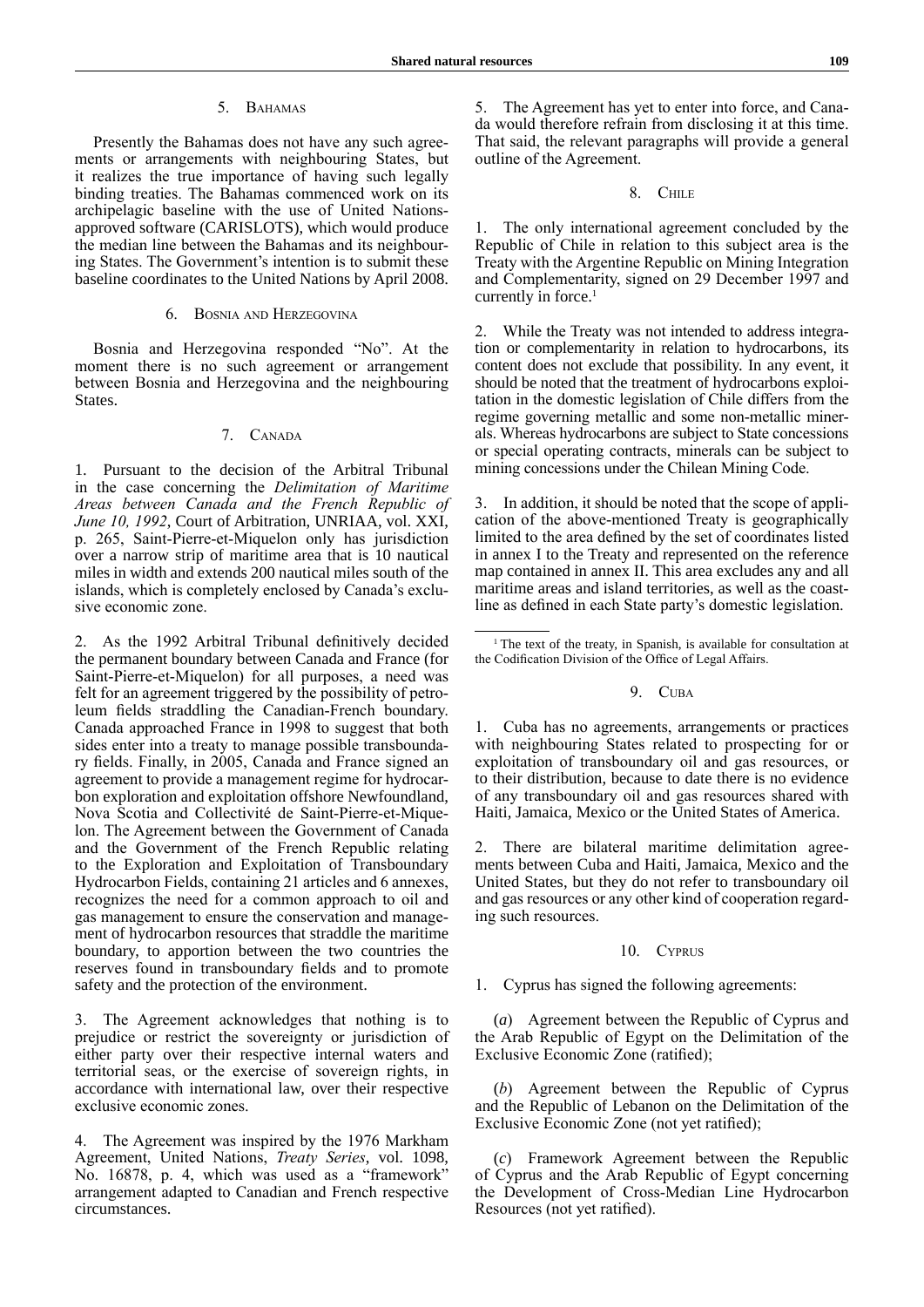2. A copy of the Agreement between the Republic of Cyprus and the Arab Republic of Egypt on the Delimitation of the Exclusive Economic Zone is provided, as it has been ratified by the House of Representatives.<sup>1</sup> Copies of the other two agreements are not provided as they have not yet been ratified by the House of Representatives (they are in the process of ratification).

<sup>1</sup> Text available for consultation at the Codification Division of the Office of Legal Affairs.

# 11. Czech Republic

1. An Agreement between the Government of the Czechoslovak Republic and the Austrian Federal Government on the Exploitation of Shared Natural Gas and Oil Deposits, negotiated in 1960, United Nations, *Treaty Series*, vol. 495, No. 7242, p. 125, specified the international legal and technical parameters for the exploitation of deposits of these raw materials. The shared deposits concerned were at Vysoká pri Morave (now in the territory of Slovakia), Zwerndorf (in the territory of Austria), and in Nový Přerov (now in the territory of the Czech Republic) and Altprerau (in the territory of Austria).

2. After its establishment in 1993, the Czech Republic succeeded to the 1960 Agreement between the Government of the Czechoslovak Republic and the Austrian Federal Government on the Exploitation of Shared Natural Gas and Oil Deposits.

# 12. Guyana

1. The Guyana Geology and Mines Commission, as the Government agency responsible for the regulation of petroleum operations, is unaware of any Government agreements or practice with neighbouring States regarding oil and gas exploration and exploitation of transboundary oil and gas resources. The Commission for and/or on behalf of the Government of Guyana has not entered into agreements with sister agencies of neighbouring States or companies operating under the jurisdiction of neighbouring States.

2. The Commission is aware that, within the purview of the Ministry of Foreign Affairs, there is an initiative for cooperation between Suriname and Guyana, which includes technical cooperation in the petroleum sector. The Petroleum Division of the Commission and Staatsolie of Suriname have visited each other and Petroleum Division staff have had exchanges of a technical nature for capacity-building of skills. No understanding is in place to deal with possible transboundary oil and gas resources, such as unitization and joint development arrangements. Technical cooperation in the petroleum sector ceased following the maritime dispute between Guyana and Suriname, and has not been revived since.

# 13. Iraq

Iraq has several oil fields shared with its neighbouring States, some of which are in production and some of which are partially non-producing. Shared hydrocarbons with the Islamic Republic of Iran, Kuwait, Saudi Arabia and the Syrian Arab Republic also appear to exist. Nevertheless, Iraq has not concluded any agreement regarding the exploration and exploitation of the shared oil fields.

# 14. Ireland

1. Ireland responded "Yes"—article 3 of the Agreement between the Government of Ireland and the Government of the United Kingdom concerning the Delimitation of Areas of the Continental Shelf between the Two Countries, United Nations, *Treaty Series*, vol. 1564, No. 27204, p. 217, signed at Dublin on 7 November 1988, and entered into force on 11 January 1990, specifically deals with cross-boundary fields.

2. This Agreement was supplemented by the Protocol supplementary to the Agreement between the Government of Ireland and the Government of the United Kingdom concerning the Delimitation of Areas of the Continental Shelf between the Two Countries of 7 November 1988, done at Dublin on 8 December 1992, United Nations, *Treaty Series*, vol. 1745, No. 27204, p. 473. The Agreement referred to above, as supplemented, is a Maritime Boundary Delimitation Agreement. No unitization or joint development agreements have been necessary to date. Drilling in the Irish sector is not permitted within 125m of any boundary line.

An oil and gas discovery (named Dragon) in the St. George's Channel area was for a time a candidate for development, and part of the structural closure was mapped as crossing the agreed continental shelf boundary between Ireland and the United Kingdom. Preliminary discussions were held with counterparts in the United Kingdom prior to appraisal drilling but since the appraisal drilling was not successful no further discussions took place and Ireland understands there are currently no plans for further drilling or development.

# 15. Jamaica

The Maritime Delimitation Treaty between the Government of Jamaica and the Government of Colombia, signed on 12 November 1993, United Nations, *Treaty Series*, vol. 1776, No. 30943, p. 18, provides, *inter alia*, for the exploitation, management and conservation of the maritime areas between the two countries. Pursuant to article 3 of the Treaty, the parties established a "joint regime area", pending the determination of their jurisdictional limits in the area designated in that article. Under article 3, the joint regime area is designated as a zone of joint management, control, exploration and exploitation of the living and non-living resources.

2. In the joint regime area, either party may, *inter alia*, carry out activities for the exploration and exploitation of the natural resources, whether living or non-living, and other activities for the economic exploitation and exploration of the joint regime area.

3. Under the Treaty, activities relating to exploration and exploitation of non‑living resources must be carried out on a joint basis agreed by both parties.

# 16. Kuwait

1. *Wafra Joint Operations.* There is a divided zone marked between Saudi Arabia and Kuwait where the oil and gas resources are shared 50 per cent by each State.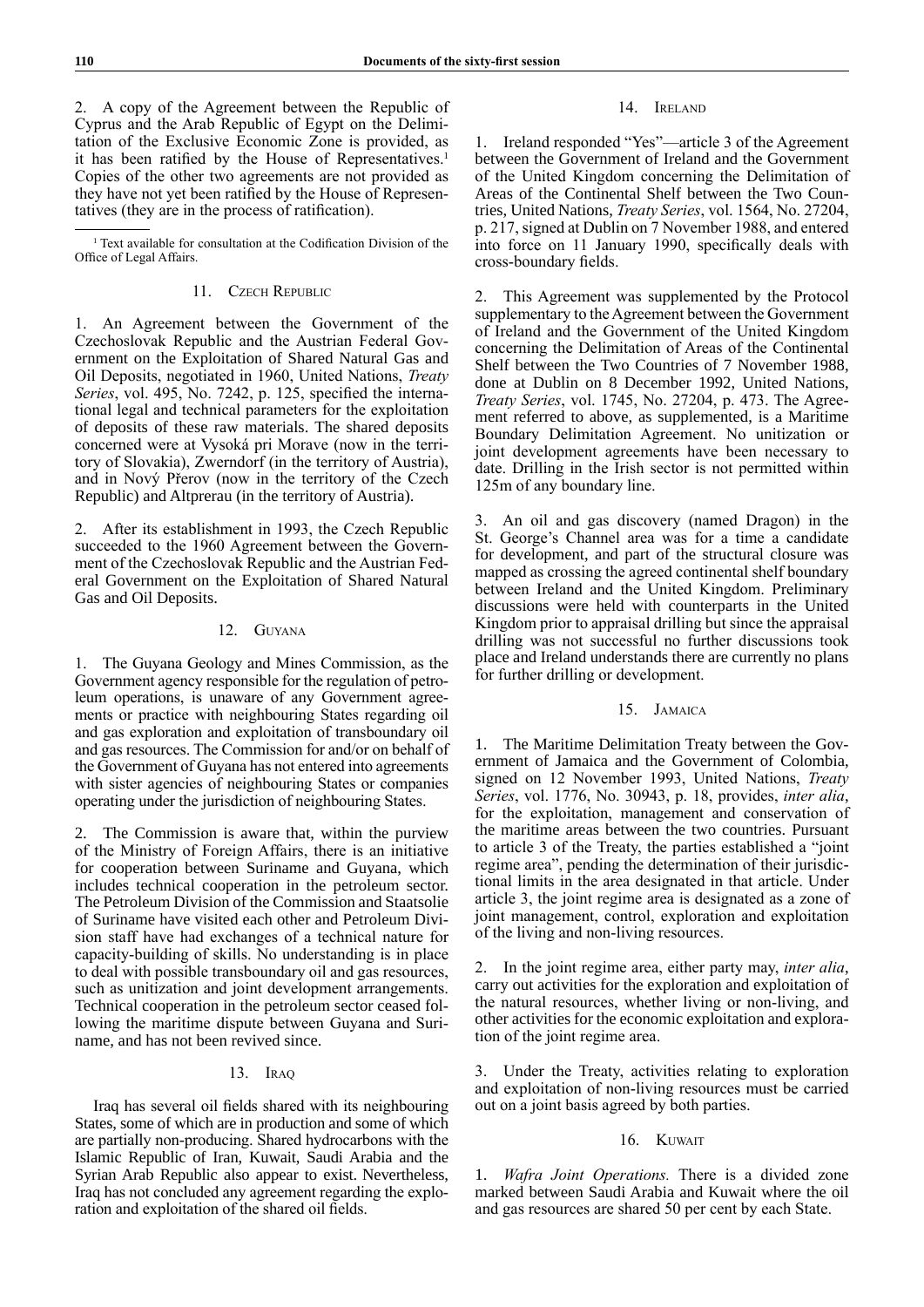2. *Khafji Joint Operations.* There are agreements, arrangements and practices with neighbouring States regarding the exploration and exploitation of transboundary oil and gas resources or for any other cooperation in respect of such oil and gas. There is a Joint Petroleum Production Operations Agreement for the shareholders, which lays down the principles and guidelines for the management and operations of the oil and gas fields within the offshore divided zone. This Agreement also stipulates the formation and functioning of two high-level committees, the Joint Executive Committee and the Joint Operating Committee, which are the main authorities for strategic and operating decisions in the offshore divided zone for the exploration and exploitation of transboundary oil and gas resources. The Agreement defines and describes the roles and authority of these Committees.

# 17. Lebanon

The Government of Lebanon signed an agreement with the Government of Cyprus in 2007 concerning the joint economic border. This agreement has not yet been ratified.

### 18. Mali

With the exception of the Framework Agreement on Cooperation signed with Mauritania, which covers, among other things, exploration, production, transport, storage and refining activities in the sedimentary basins shared by the two countries (Nara and Taoudéni), no other such agreement or arrangement has been signed or concluded between Mali and its other neighbours. A framework agreement covering only training and exchanges of information and experience has been signed with Senegal.

#### 19. MAURITIUS

Mauritius responded "No".

#### 20. Myanmar

As Myanmar does not have transboundary oil and gas resources with neighbouring States, presently there are no agreements, arrangements or practices with neighbouring States regarding the exploration and exploitation of transboundary oil and gas resources.

#### 21. Netherlands

The Netherlands has concluded the following bilateral agreements relating to shared natural resources:

(*a*) Supplementary Agreement between the Kingdom of the Netherlands and Federal Republic of Germany of 14 May 1962 to the Treaty of 8 April 1960 concerning arrangements for cooperation in the Ems Estuary (Ems-Dollard Treaty) (United Nations, *Treaty Series*, vol. 509, No. 7404, p. 140);

(*b*) Agreement between the Government of the Kingdom of the Netherlands and the Government of the United Kingdom of Great Britain and Northern Ireland of 6 October 1965 relating to the exploitation of single geological structures extending across the dividing line on the continental shelf under the North Sea (*ibid.*, vol. 595, No. 8615, p. 105);

(*c*) Agreement between the Kingdom of the Netherlands and the United Kingdom of Great Britain and Northern Ireland of 26 May 1992 relating to the exploitation of the Markham Field Reservoirs and the offtake of petroleum therefrom (*ibid.*, vol. 1731, No. 30235, p. 155);

(*d*) Memorandum of Understanding between the Government of the United Kingdom of Great Britain and Northern Ireland and the Kingdom of the Netherlands of 25 July 2007 concerning the Minke Main Development (not published).

### 22. Norway

Norway has entered into the following agreements:

(*a*) Agreement between Norway and the United Kingdom relating to the exploitation of the Frigg Field Reservoir and the transmission of gas therefrom to the United Kingdom, 10 May 1976 (United Nations, *Treaty Series*, vol. 1098, No. 16878, p. 3);

(*b*) Agreement relating to the amendment of the Agreement between Norway and the United Kingdom relating to the exploitation of the Frigg Field Reservoir and the transmission of gas therefrom to the United Kingdom, 25 August 1998 (*ibid.*, vol. 2210, No. 16878, p. 94);

(*c*) Exchange of notes regarding the amendment of the Agreement between Norway and the United Kingdom relating to the exploitation of the Frigg Field Reservoir and the transmission of gas therefrom to the United Kingdom, 21 June 2001 (United Kingdom, *Treaty Series*, No. 43 (2001), cm 5258);

(*d*) Agreement between Norway and the United Kingdom relating to the exploitation of the Statfjord Field Reservoirs and the offtake of petroleum therefrom, 16 October 1979 (United Nations, *Treaty Series*, vol. 1254, No. 20551, p. 379);

(*e*) Amendments to the Agreement between Norway and the United Kingdom relating to the exploitation of the Statfjord Field Reservoirs and the offtake of petroleum therefrom, 24 March 1995 (*ibid.*, vol. 1914, No. 20551, p. 509);

(*f*) Agreement between Norway and the United Kingdom relating to the exploitation of the Murchison Field Reservoir and the offtake of petroleum therefrom, 16 October 1979 (*ibid.*, vol. 1249, No. 20387, p. 173);

(*g*) Agreement supplementary to the Agreement between Norway and the United Kingdom relating to the exploitation of the Murchison Field Reservoir and the offtake of petroleum therefrom, 22 October 1981 (*ibid.*, vol. 1288, No. 20387, p. 447);

(*h*) Second agreement supplementary to the Agreement between Norway and the United Kingdom relating to the exploitation of the Murchison Field Reservoir and the offtake of petroleum therefrom, 22 June 1983 (*ibid.*, vol. 1352, No. 20387, p. 357);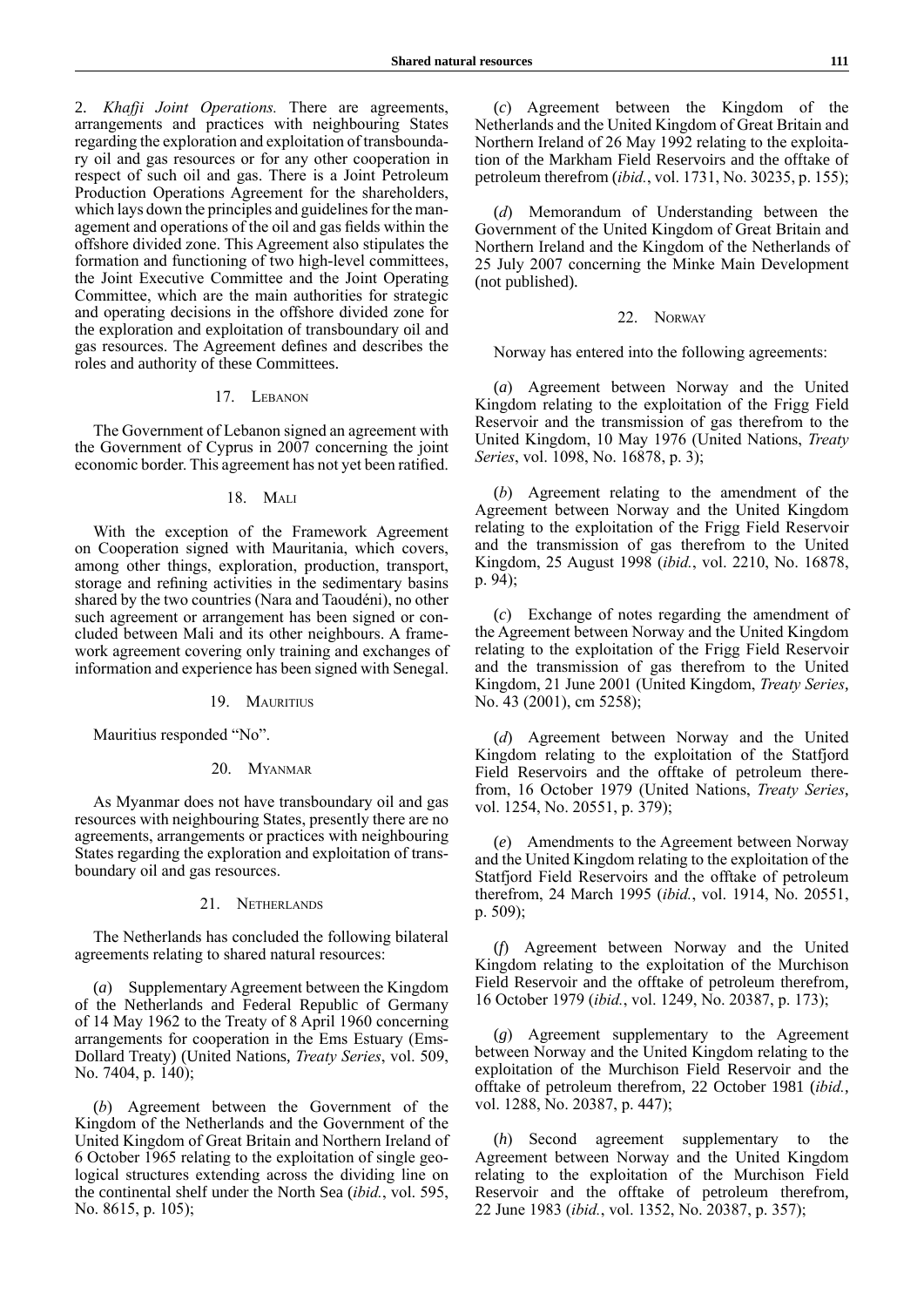(*i*) Amendments to the Agreement between Norway and the United Kingdom relating to the exploitation of the Murchison Field Reservoir and the offtake of petroleum therefrom, 9 August 1999 (*ibid.*, vol. 2142, No. 20387, p. 215);

(*j*) Agreement between Norway and the United Kingdom relating to the delimitation of the continental shelf between the two countries, 10 March 1965 (*ibid.*, vol. 551, No. 8043, p. 213);

(*k*) Protocol supplementary to the Agreement between Norway and the United Kingdom relating to the delimitation of the continental shelf between the two countries, 22 December 1978 (*ibid.*, vol. 1202, No. 8043, p. 363);

(*l*) Agreement between Norway and the United Kingdom concerning the Playfair and Boa petroleum fields, 4 October 2004 (*ibid.*, vol. 2309, No. 41167, p. 217);

(*m*) Framework Agreement between Norway and the United Kingdom concerning cross-boundary petroleum cooperation, 4 April 2005 ;

(*n*) Agreement between Norway and Iceland concerning transboundary hydrocarbon deposits, 3 November 2008 (not yet in force as at 17 March 2009);

(*o*) Agreement relating to the delimitation of the continental shelf between Norway and Denmark, signed at Oslo on 8 December 1965 (United Nations, *Treaty Series*, vol. 634, No. 9052, p. 71);

(*p*) Exchange of notes of 24 April 1968 constituting an agreement amending the agreement relating to the delimitation of the continental shelf between Norway and Denmark of 8 December 1965 (*ibid.*, vol. 643, No. 9052, p. 414);

(*q*) Exchange of notes of 4 June 1974 constituting an agreement amending the agreement relating to the delimitation of the continental shelf between Norway and Denmark of 8 December 1965 (*ibid.*, vol. 952, No. 9052, p. 390);

(*r*) Agreement between Norway and Sweden relating to the delimitation of the continental shelf, 24 July 1968 (*ibid.*, vol. 968, No. 14015, p. 235);

(*s*) Agreement between Norway and Denmark concerning the delimitation of the continental shelf in the area between Norway and the Faroe Islands and concerning the boundary between the fishery zone near the Faroe Islands and Norwegian Economic Zone, 15 June 1979 (*ibid.*, vol. 1211, No. 19512, p. 163);

(*t*) Agreement between Norway and Denmark concerning the delimitation of the continental shelf in the area between Jan Mayen and Greenland and concerning the boundary between the fishery zones in the area, 18 December 1995 (*ibid.*, vol. 1903, No. 32441, p. 171);

(*u*) Additional Protocol to the agreement of 18 December 1995 between Norway and Denmark concerning the delimitation of the continental shelf in the area between Jan Mayen and Greenland and the boundary between the fishery zones in the area, 11 November 1997 (*ibid.*, vol. 2100, No. 32441, p. 180);

(*v*) Agreement between Norway on the one hand, and Denmark together with the Home Rule Government of Greenland on the other hand, concerning the delimitation of the continental shelf and the fisheries zones in the area between Greenland and Svalbard, 20 February 2006 (*ibid.*, vol. 2378, No. 42887, p. 21);

(*w*) Agreement between the Russian Federation and the Kingdom of Norway on the maritime delimitation in the Varangerfjord area, 11 July 2007 (*ibid.*, vol. 2526, No. 45114, p. 33).

# 23. Oman

1. Oman responded "Yes". There are arrangements regarding oil, gas and minerals between the Government of the Sultanate of Oman, represented by the Ministry of Oil and Gas, and some neighbouring States, such as the United Arab Emirates, Yemen and the Islamic Republic of Iran. However, no agreements have yet been signed regarding the joint utilization or development of any shared fields.

2. There are maritime boundary delimitation agreements, but such agreements are within the purview of the Ministry of the Interior.

### 24. PORTUGAL

Portugal responded "No".

25. SAINT VINCENT AND THE GRENADINES

Saint Vincent and the Grenadines responded "Nil" with respect to oil exploitation.

### 26. Slovakia

Slovakia has concluded two agreements regarding the exploration and the exploitation of transboundary resources:

(*a*) Agreement concerning the principles of geological co-operation between the Czechoslovak Republic and the Republic of Austria (with exchange of notes) of 23 January 1960, United Nations, *Treaty Series*, vol. 495, No. 7241, p. 99. Slovakia is a successor State in respect of this agreement, which determines the exchange of geological records and their common review as well as the coordination of common geological exploration in the border areas;

(*b*) Agreement concerning the working of common deposits of natural gas and petroleum between the Czechoslovak Socialist Republic and the Republic of Austria, signed in 1960, United Nations, *Treaty Series*, vol. 495, No. 7242, p. 125 (Slovakia is a successor State in respect of this agreement). It determines the conditions of exploitation and sharing of gas.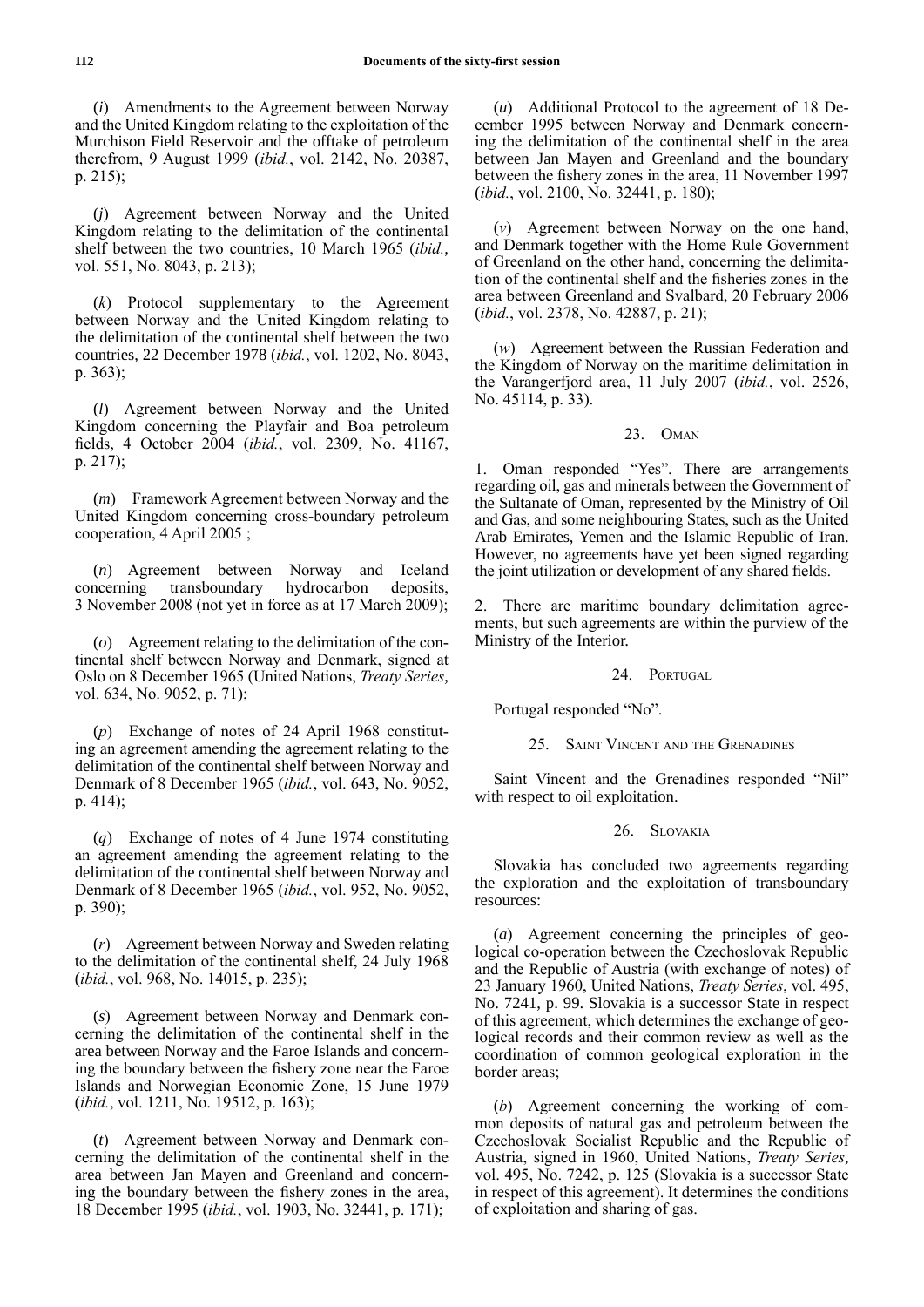### 27. Tajikistan

Tajikistan has no agreements, arrangements, or practices with its neighbouring States regarding the exploration and exploitation of transboundary oil and gas resources or for any other cooperation for such oil and gas.

# 28. THAILAND

Thailand has entered into the Agreement between the Government of the Kingdom of Thailand and the Government of Malaysia on the Constitution and other Matters relating to the Establishment of the Malaysia-Thailand Joint Authority.

# 29. TURKEY

Turkey does not have any agreement, arrangement or practice with its neighbouring States regarding the exploration and exploitation of transboundary oil/gas resources.

### 30. United Kingdom

The United Kingdom has entered into the following agreements:

(*a*) 1965, United Kingdom-Norway agreement on delimitation of the continental shelf (United Kingdom, *Treaty Series*, No. 71 (1965), Cmnd 2757), signed in London, 10 March 1965;

(*b*) 1965, United Kingdom-Netherlands agreement on delimitation of the continental shelf under the North Sea (*ibid.*, No. 23 (1967) Cmnd 3253), signed in London, 6 October 1965;

(*c*) 1965, United Kingdom-Netherlands agreement on exploitation of single geological structures extending across the dividing line on the North Sea continental shelf (*ibid.*, No. 24 (1967) Cmnd 3254), signed in London, 6 October 1965;

(*d*) 1966, United Kingdom-Denmark agreement on delimitation of areas of the continental shelf (*ibid.*, No. 35 (1967) Cmnd 3278), signed in London, 3 March 1966;

(*e*) 1971, United Kingdom-Netherlands protocol amending the agreement on delimitation of the continental shelf under the North Sea agreement (*ibid.*, No. 130 (1972) Cmnd 5173), signed in London, 25 November 1971;

(*f*) 1971, United Kingdom-Denmark agreement on the delimitation of areas of the continental shelf (*ibid.*, No. 6 (1973) Cmnd 5193), signed in London, 25 November 1971;

(*g*) 1971, United Kingdom-Germany agreement on the delimitation of the continental shelf (*ibid.*, No. 7 (1973) Cmnd 5192), signed in London, 25 November 1971;

(*h*) 1973, United Kingdom-Norway agreement on the transmission of petroleum by pipeline from Ekofisk and neighbouring areas (*ibid.*, No. 101 (1973) Cmnd 5423), signed in Oslo, 22 May 1973;

(*i*) 1976, United Kingdom-Norway agreement on the exploitation of the Frigg Field Reservoir and the transmission of gas therefrom (*ibid.*, No. 113 (1977) Cmnd 7043), signed in London, 10 May 1976;

(*j*) 1978, United Kingdom-Norway protocol supplementary to the agreement on the delimitation of the continental shelf (*ibid.*, No. 31 (1980) Cmnd 7853), signed in Oslo, 22 December 1978;

(*k*) 1979, United Kingdom-Norway agreement on the exploitation of the Statfjord Field Reservoirs (*ibid.*, No. 44 (1981) Cmnd 8282), signed in Oslo, 16 October 1979;

(*l*) 1979, United Kingdom-Norway agreement on the exploitation of the Murchison Field Reservoir (*ibid.*, No. 39 (1981) Cmnd 8270), signed in Oslo, 16 October 1979;

(*m*) 1981, United Kingdom-Norway agreement supplementary to the Murchison Field Reservoir agreement (*ibid.*, No. 25 (1982) Cmnd 8577), signed in Oslo, 22 October 1981;

(*n*) 1982, United Kingdom-France agreement on the delimitation of the continental shelf in the area east of 30 minutes west of the Greenwich Meridian (*ibid.*, No. 20 (1983) Cmnd 8859), signed in London, 24 June 1982;

(*o*) 1983, United Kingdom-Norway second agreement supplementary to the Murchison Field Reservoir agreement (*ibid.*, No. 71 (1983) Cmnd 9083), signed in Oslo, 22 June 1983;

(*p*) 1985, United Kingdom-Norway Heimdal treaty (*ibid.*, No. 39 (1987) Cm 201), signed in Oslo, 21 November 1985;

(*q*) 1988, United Kingdom-Ireland agreement on the delimitation of areas of the continental shelf (*ibid.*, No. 20 (1990) Cm 990), signed in Dublin, 7 November 1988;

(*r*) 1991, United Kingdom-Belgium agreement on the delimitation of the continental shelf (*ibid.*, No. 20 (1994) Cm 2499), signed in Brussels, 29 May 1991;

(*s*) 1991, United Kingdom-France agreement on the completion of the delimitation of the continental shelf in the southern North Sea (*ibid.*, No. 46 (1992) Cm 1979), signed in London, 23 July 1991;

(*t*) 1992, United Kingdom-Netherlands agreement on the exploitation of the Markham Field Reservoirs (*ibid.*, No. 39 (1993) Cm 2254), signed in The Hague, 26 May 1992;

(*u*) 1992, United Kingdom-Ireland protocol supplementary to the agreement on the delimitation of areas of the continental shelf (*ibid.*, No. 47 (1993) Cm 2302), signed in Dublin, 8 December 1992;

(*v*) 1993, United Kingdom-Ireland agreement on the transmission of natural gas by pipeline (*ibid.*, No. 73 (1993) Cm 2377), signed in Dublin, 30 April 1993;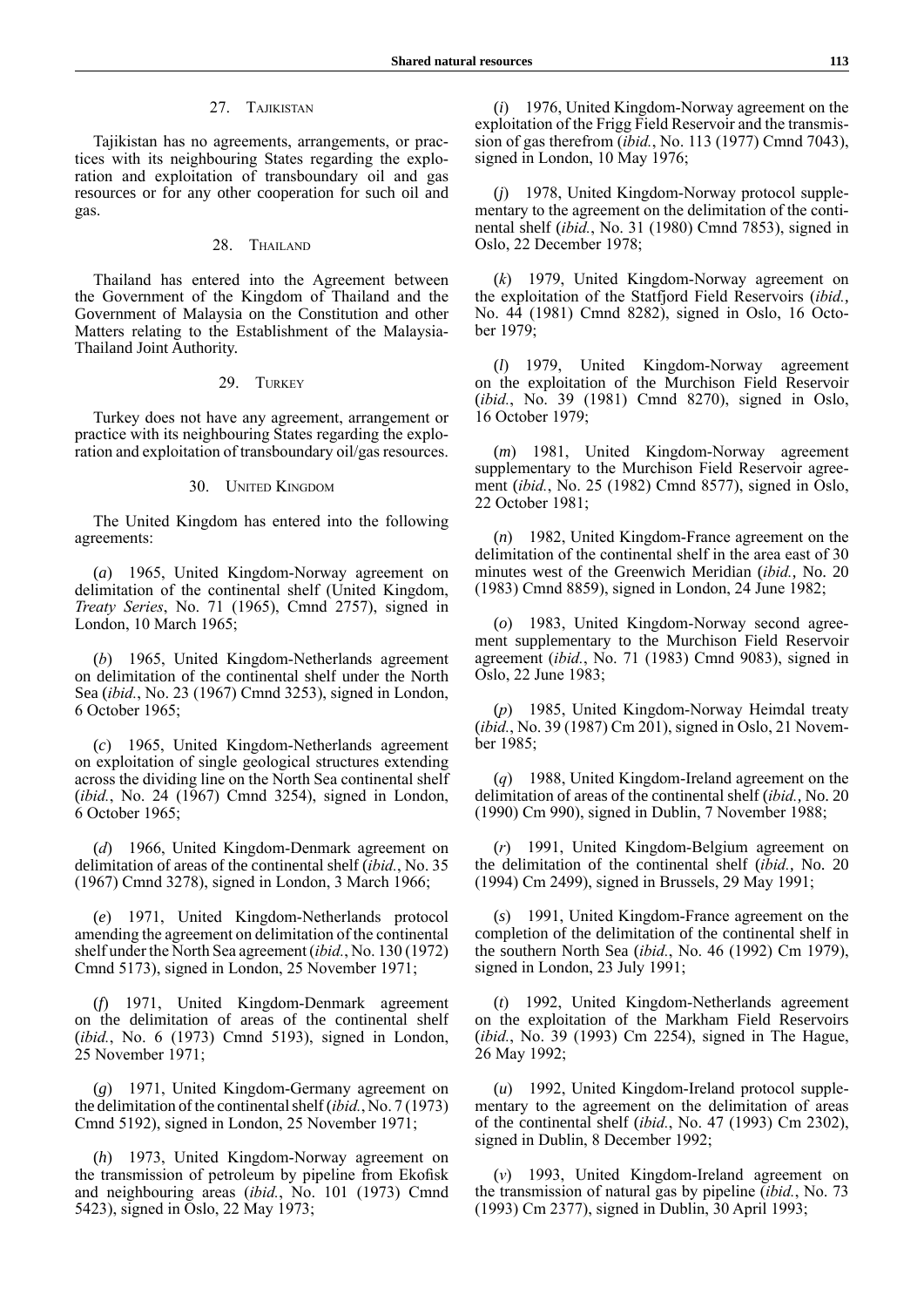(*w*) 1995, United Kingdom-Norway exchange of notes on the amendment of the agreement on the exploitation of the Statfjord Field Reservoir (*ibid.*, No. 57 (1995) Cm 2941), signed in Oslo, 24 March 1995;

(*x*) 1997, United Kingdom-Belgium agreement on the transmission of natural gas by pipeline (*ibid.*, No. 3 (2003) Cm 5738), signed in Brussels, 10 December 1997;

(*y*) 1998, United Kingdom-Norway agreement on the amendment of the agreement on the exploitation of the Frigg Field Reservoir and the transmission of gas therefrom to the United Kingdom (*ibid.*, No. 21 (2002) Cm 5513), signed in Stavanger, 25 August 1998;

(*z*) 1998, United Kingdom-Norway framework agreement on the laying, operation and jurisdiction of interconnecting submarine pipelines (*ibid.*, No. 9 (2003) Cm 5762), signed in Stavanger, 25 August 1998;

(*aa*) 1999, United Kingdom-Denmark agreement on the delimitation of areas of the continental shelf in the area between the United Kingdom and the Faroe Islands (*ibid.*, No. 76 (1999) Cm 4514), signed in Tórshavn Faroe Islands, 18 May 1999;

(*bb*) 1999, United Kingdom-Norway exchange of notes amending the agreement on the Murchison Field Reservoir (*ibid.*, No. 110 (2000) Cm 4857), signed in Oslo, 9 August 1999;

(*cc*) 2001, United Kingdom-Norway exchange of notes on the amendment of the agreement on the exploitation of the Frigg Field Reservoir and the Transmission of Gas therefrom to the United Kingdom (*ibid.*, No. 43 (2001) Cm 5258), signed in Oslo, 21 June 2001;

(*dd*) 2004, United Kingdom-Netherlands exchange of notes amending the agreement on the delimitation of the continental shelf under the North Sea (as amended) (*ibid.*, No. 2 (2006) Cm 6749), signed in The Hague, 28 January and 7 June 2004;

(*ee*) 2004, United Kingdom-Ireland agreement on the transmission of natural gas through a second pipeline (*ibid.*, No. 2 (2005) Cm 6674, not yet in force), signed in Gormanstown, 24 September 2004;

(*ff*) 2004, United Kingdom-Norway exchange of notes on the Playfair and Boa petroleum fields (*ibid.*, No. 48 (1999) Cm 6412), signed in Oslo, 4 October 2004;

(*gg*) 2004, United Kingdom-Norway agreement on the amendment of the Heimdal treaty (*ibid.*, No. 1 (2005) Cm 6694, not in force), signed in Oslo,1 November 2004;

(*hh*) 2005, United Kingdom-Netherlands agreement on the transmission of natural gas through a pipeline (*ibid.*, No. 2 (2005) Cm 6675, not yet in force), signed in The Hague, 21 March 2005;

(*ii*) 2005, United Kingdom-Norway framework agreement concerning cross-boundary petroleum cooperation (*ibid.*, No. 20 (2007) Cm 7206, not yet in force), signed in Oslo, 4 April 2005;

(*jj*) 2005, United Kingdom-Belgium exchange of notes amending the agreement on the delimitation of the continental shelf under the North Sea (*ibid.*, No. 18 (2007) Cm 7204), signed in Brussels, 21 March and 7 June 2005.

# 31. UNITED STATES

1. Aside from certain provisions in one maritime boundary treaty with Mexico (described below), the United States has not entered into any international agreements or arrangements, nor established any practice with neighbouring States, in relation to transboundary oil and gas reservoirs along the United States maritime or continental shelf boundaries with Mexico or Canada. The United States is not aware that any such transboundary reservoirs have been identified. The United States also has identified no agreements, arrangements or established practice with its neighbouring States specific to the exploration and exploitation of transboundary oil and gas resources along its land boundaries.

The United States has two maritime boundary and delimitation agreements with Mexico. The first is the United States-Mexico Treaty on Maritime Boundaries (signed at Mexico City on 4 May 1978 and entered into force on 13 November 1997), United Nations, *Treaty Series*, vol. 2143, No. 37399, p. 405, which establishes the maritime boundary between the United States and Mexico out to 200 miles in the Gulf of Mexico and the Pacific Ocean, using the principle of equidistance. The agreement does not address the exploration or exploitation of transboundary oil and gas resources. In addition, the agreement left two "gaps", or areas outside the exclusive economic zone of either State: one in the eastern Gulf, which concerned Cuba, Mexico and the United States, and one in the western Gulf, which concerned Mexico and the United States.

3. To address the gap in the western Gulf, the United States and Mexico concluded the Treaty on the Delimitation of the Continental Shelf in the Western Gulf of Mexico beyond 200 Nautical Miles, with annexes (signed at Washington, D.C., on 9 June 2000 and entered into force on 17 January 2001) (the Western Gap Treaty), United Nations, *Treaty Series*, vol. 2143, No. 37400, p. 417. Again applying the principle of equidistance, the Treaty allots 62 per cent of the  $17,190 \text{ km}^2$  area to Mexico and 38 per cent to the United States. The Treaty also established a buffer zone extending 1.4 nautical miles on either side of the boundary in the Western Gap, within which neither party may engage in drilling or exploitation of the continental shelf for a period of 10 years.

4. While unitization and joint development arrangements were not part of the Western Gap Treaty, it does address the subject of possible oil and gas transboundary reservoirs. In particular, the Treaty requires each party, in accordance with its national laws and regulations, to facilitate requests from the other party to authorize geological and geophysical studies to help determine the possible presence and distribution of transboundary reservoirs. In addition, each party is required to share geological and geophysical information in its possession in order to determine the possible existence and location of transboundary reservoirs. In the event any transboundary reservoir is identified, the Treaty obligates the parties "to seek to reach agreement for the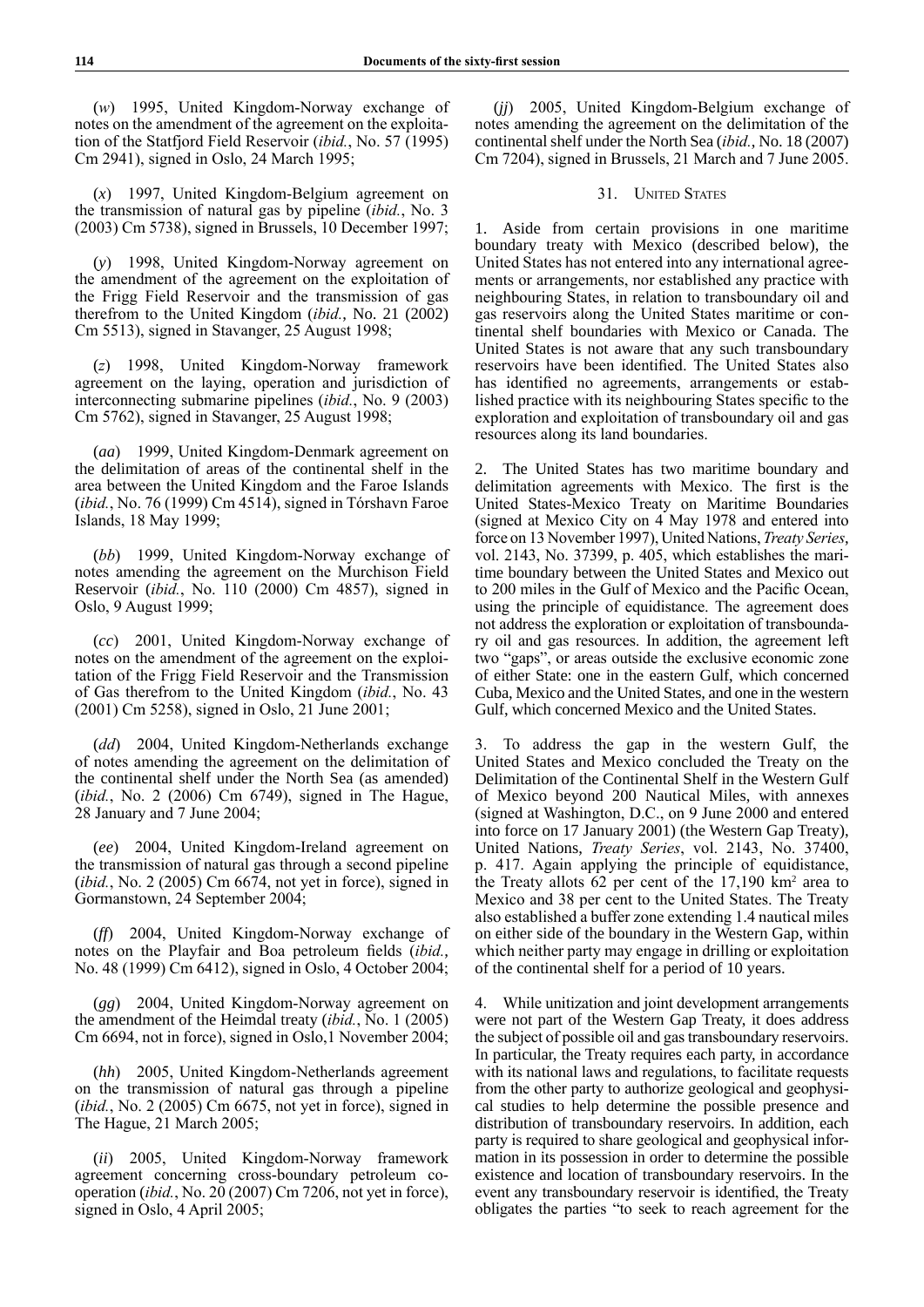efficient and equitable exploitation of such transboundary reservoirs" (see article V, paragraph 1 (*b*)).

### 32. Uruguay

Uruguay has no knowledge of the existence of any treaties or other agreements, arrangements or practices subscribed to or undertaken by Uruguay with neighbouring countries in relation to the exploration and exploitation of transboundary oil and gas resources.

### **C. Question 2**

**Are there any joint bodies, mechanisms or partnerships (public or private) involving exploration, exploitation or management of the transboundary oil or gas? Please provide information describing the nature and functioning of such arrangements, including governing principles.**

# 1. Australia

1. The Timor Sea Treaty establishes a joint management and regulation regime for the joint development area in the Timor Sea. The Timor Sea Designated Authority is the day-to-day regulator of the joint area and is based in Dili.

2. The Designated Authority is responsible to a Joint Commission, currently constituted by two Timor-Leste officials and one Australian official, which oversees the work of the Designated Authority and establishes policies and regulations relating to petroleum activities in the joint area. The ultimate decision-making body established by the Timor Sea Treaty is a Ministerial Council, constituted by an equal number of ministers from Australia and Timor-Leste. The Designated Authority, Joint Commission and Ministerial Council operate in accordance with the terms of the Timor Sea Treaty.

### 2. Austria

The above-mentioned agreement (see section B above) provides for a "mixed committee" which is composed of a representative of the Austrian Federal Ministry of Economics and Labour and a representative of the OMV oil and gas corporation on the Austrian side, and a representative of the Slovak Ministry of Economics and a representative of the NAFTA company on the Slovak side. This committee decides, among others, on the share of the oil and gas—which is exploited exclusively on Austrian territory—to be given to the Slovak side.

#### 3. BAHAMAS

There are no such joint programmes, mechanisms or partnerships concerning exploration or management of transboundary oil or gas in the Bahamas.

#### 4. Bosnia and Herzegovina

Bosnia and Herzegovina does not have any local or transboundary sources of gas or oil, or contract related to that issue. There were certain researches regarding sources of crude oil in Bosnia and Herzegovina by 1990, but they have never been exploited.

# 5. CANADA

1. The Agreement between the Government of Canada and the Government of the French Republic relating to the Exploration and Exploitation of Transboundary Hydrocarbon Fields envisages the creation of a joint Technical Working Group to examine technical issues that arise from the implementation of the Agreement or from any Exploitation Agreement (explained further below), including information related to the regional geological setting and geological basins as well as any question related to the implementation of the Development Plan or Benefits Plan (explained further below). The Working Group must allow the parties to review information related to the regional geological setting and, at the request of one party, meet to facilitate approval of a Development Plan or Benefits Plan by reviewing concerns or issues regarding such a plan or a preliminary version of it. The Unit Operator is normally to be invited to all or part of any such meetings.

2. The Working Group consists of individuals nominated by each party (two chairs and two secretaries), as well as other persons which either party considers should be present at any Working Group meeting.

# 6. Cuba

Cuba has no joint body, mechanism or partnership for transboundary oil and gas resource prospecting, exploitation or management with neighbouring States.

# 7. Cyprus

The Framework Agreement between the Republic of Cyprus and the Arab Republic of Egypt concerning the Development of Cross-Median Line Hydrocarbon Resources provides that when a cross-median line hydrocarbon reservoir is identified and may be exploited, each party (the Republic of Cyprus and the Arab Republic of Egypt) shall require the concerned licensees to meet and reach a unitization agreement for the joint development and exploitation of the said reservoir. The unitization agreement shall define the cross-median line hydrocarbon reservoir taking into account the following elements: (*a*) the geographical extent and the geological features of the cross-median line reservoir and the proposed area for joint development and exploitation of the said reservoir (the "unit area"); (*b*) the total amount of the hydrocarbons in place and reserves, and the methodology used for the calculations; (*c*) the apportionment of reserves between each side of the median line; (*d*) the procedure for the determination of any of the above items, where appropriate, by an independent third-party expert; and (*e*) the procedure for periodical redetermination of the above items, where appropriate. The unitization agreement shall be submitted to the parties for their approval.

### 8. Czech Republic

1. In conformity with the 1960 Agreement between the Government of the Czechoslovak Republic and the Austrian Federal Government on the Exploitation of Shared Natural Gas and Oil Deposits, there existed a Czechoslovak-Austrian Mixed Commission defined in article 2 of the said Agreement. The Mixed Commission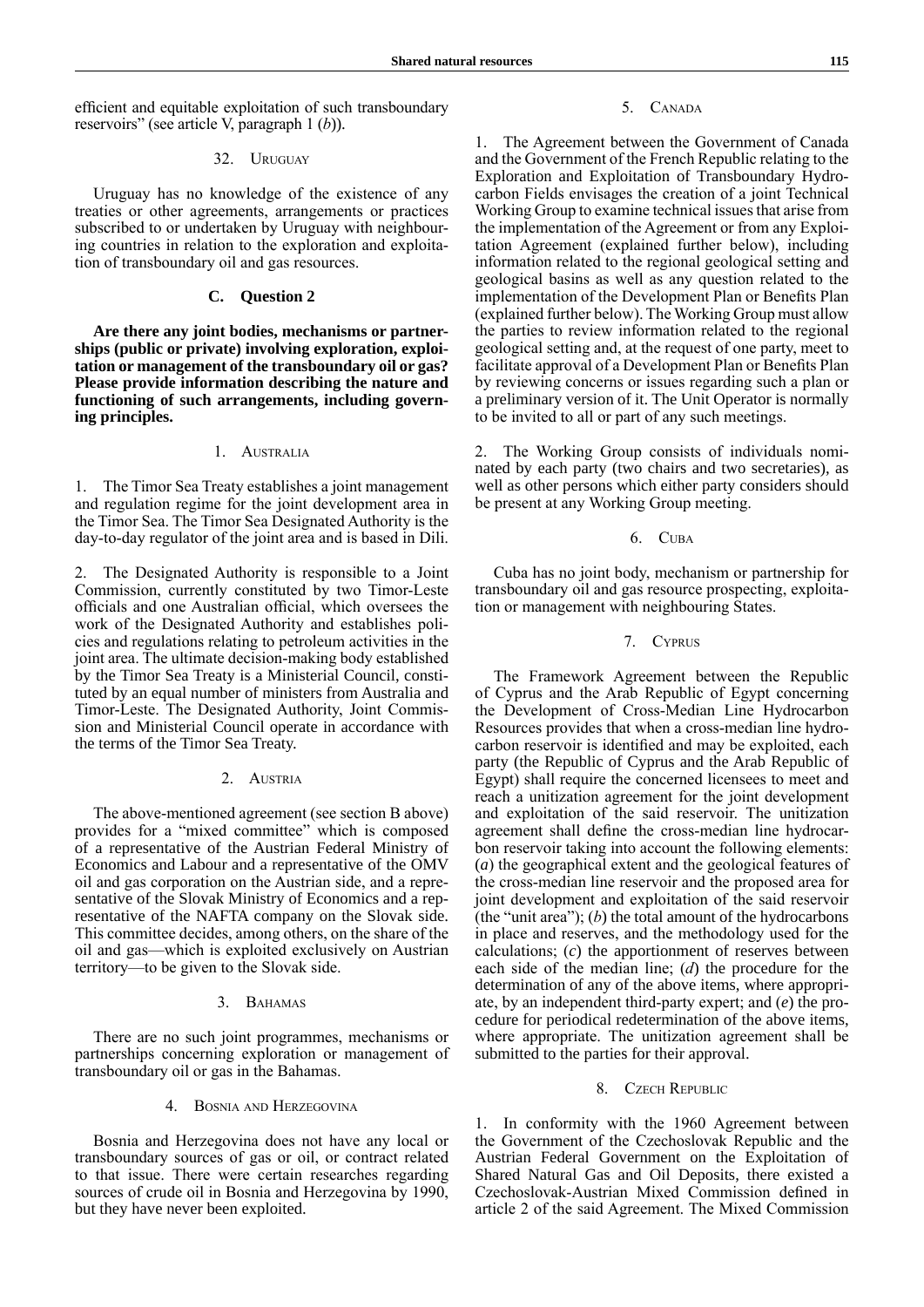was composed of representatives of the two Contracting Parties. The task of the Mixed Commission was to calculate the total reserves in individual deposits and to specify the share of each Contracting Party, to specify the conditions for exploitation, in particular to establish long-term exploitation programmes, as well as the ways of removing potential difficulties that might arise within the implementation of the Agreement.

2. The Czechoslovak side was represented in the Mixed Commission by representatives of the competent ministry and by the Nafta Hodonín mining company. After the disintegration of Czechoslovakia, a Czech-Austrian Mixed Commission was set up to continue to fulfil the tasks arising from the 1960 Agreement between the Government of the Czechoslovak Republic and the Austrian Federal Government on the Exploitation of Shared Natural Gas and Oil Deposits. Participating in the work of the Mixed Commission on the Czech side are representatives of the Ministry of Industry and Trade and of the Moravské naftové doly mining company.

# 9. Guyana

The Guyana Geology and Mines Commission has no joint body convened for the purpose of exploration, exploitation or management of transboundary oil or gas.

### 10. Hungary

The Hungarian Oil and Gas Company (MOL) has concluded two partnership agreements with the Croatian National Oil and Gas Company (INA) to jointly explore cross-border Croatian-Hungarian plays. One of the agreements covers the Podravska Slatina-Zalata area (signed in 2006), the other agreement concerns the Novi Gradac-Potony area (signed in 2007). Both companies have 50–50 share in the exploration projects. The partnership is governed by the Management Committee, which consists of the representatives of MOL and INA, and all decisions are made on a consensual basis. The Steering Committee decides on the annual work programme and the necessary budget. INA is the operator on the Croatian side, and MOL undertakes the responsibilities and tasks of the operator on the Hungarian side. The agreements are governed by English law.

### 11. Iraq

Technical committees have been formed and are working to establish formulas for joint cooperation between Iraq and its neighbouring countries.

### 12. Ireland

Not at the moment. However, Ireland is in regular contact with its counterparts in the United Kingdom (Department for Business, Enterprise and Regulatory Reform (BERR, formerly Department of Trade and Industry)) regarding issues of mutual interest. Ireland responded "Not applicable" to the question "Please provide information describing the nature and functioning of such arrangements, including governing principles".

# 13. Jamaica

Pursuant to article 4 of an agreement with Colombia, the parties have established a joint commission to develop the modalities for activities for the exploration and exploitation of natural resources, whether living or nonliving; ensure compliance with regulations and measures adopted by the parties for exploration and exploitation activities in the joint regime area; and carry out any functions assigned to the commission by the parties to implement the agreement. The joint commission consists of one representative of each party, who may be assisted by such advisers as considered necessary. The commission makes recommendations to the parties, which become binding when adopted by the parties.

## 14. KUWAIT

1. *Wafra Joint Operations.* Exploration, exploitation and management of oil and gas resources is the joint responsibility of two companies, the Kuwait Gulf Oil Company and Saudi Arabian Chevron, with joint operations performed by Wafra Joint Operations, organized by the Joint Operations Committee. The Joint Operations Committee consists of representatives from both companies with equal voting rights. It provides guidance to asset management teams in joint operations and approves business plans and budgets.

2. *Khafji Joint Operations*. Joint bodies, mechanisms and partnerships exist for the exploration, exploitation and management of transboundary oil and gas. In the offshore divided zone, Khafji Joint Operations is the entity established to operate and manage the oil and gas field on behalf of both shareholders in an equal partnership. The Joint Executive Committee and Joint Operations Committee are two high-level committees, with equal representation by both shareholders, which act as the main authority to approve and monitor all major activities within the joint operations and to ensure that best practices are used for the exploration, exploitation and management of the oil and gas reserves in the offshore divided zone.

### 15. Mali

1. A steering committee comprising representatives of Mali and Mauritania has been established to implement the Framework Agreement on oil-related activities in the shared sedimentary basins.

2. The steering committee meets at least twice annually or as necessary to consider project and budget proposals for activities within a mutually agreed area.

#### 16. MAURITIUS

Mauritius responded "No".

### 17. Myanmar

Since Myanmar does not have any agreements, arrangements or practices with neighbouring States regarding the exploration and exploitation of transboundary oil and gas resources, there are no joint bodies, mechanisms or partnerships (public or private) involving exploration, exploitation or management of transboundary oil and gas.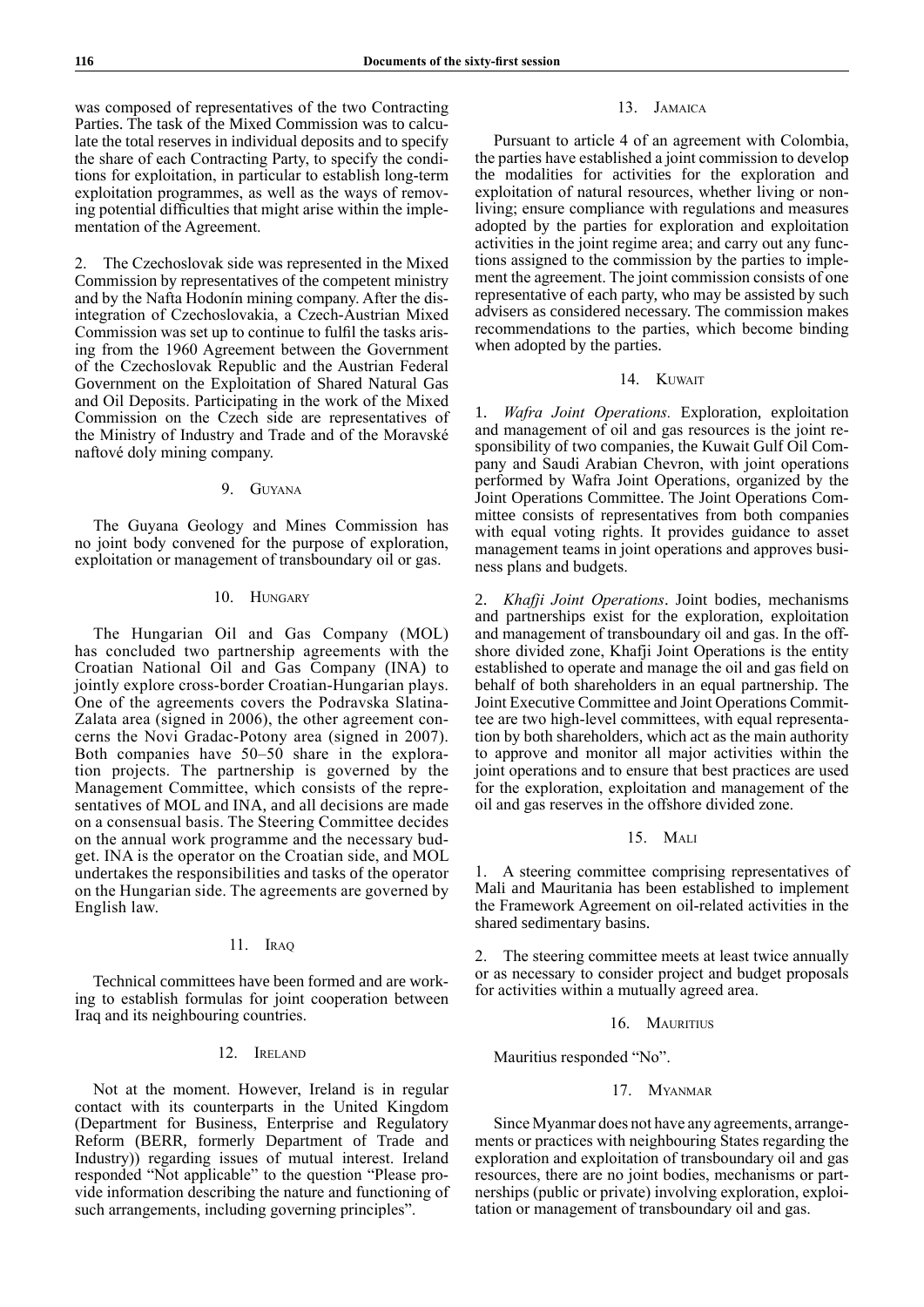# 18. Netherlands

The Netherlands responded "No".

### 19. Norway

Any transboundary oil and gas resources belonging partly to Norway are exploited as a unit by commercial companies having been awarded exclusive rights to do so by the Government of Norway and the Government on the other side of the delimitation line respectively. Such exploitation is subject to a unit agreement being entered into by the relevant companies on both sides of the delimitation line and to such unit agreement being approved by the two relevant Governments. Upon receipt of such approval, the relevant companies on both sides of the delimitation line form a joint venture for the purpose of exploiting the transboundary oil and gas deposit as a unit.

# 20. Oman

1. The Ministry of Oil and Gas is not involved with any joint bodies, mechanisms or partnerships (public or private) engaged in the exploration, exploitation or management of transboundary oil or gas.

2. However, there are understandings on bilateral exchange of technical information. Such understandings are implemented as needed by companies on both sides under the supervision of the Ministry.

### 21. PORTUGAL

Portugal responded "No".

# 22. Slovakia

A bilateral commission has been established under the provisions of the Common Oil and Gas Resources Exploitation Agreement between the Czechoslovak Republic and the Republic of Austria. The Commission calculates the capacity of all underground fields and the amounts of each participant's share. The Commission also sets the conditions for exploitation.

### 23. Tajikistan

There are no joint bodies, mechanisms or partnerships (public or private) involving exploration, exploitation or management of transboundary oil or gas in Tajikistan.

# 24. THAILAND

The Malaysia-Thailand Joint Authority has been established as a statutory body to assume all rights and responsibilities on behalf of the two Governments (Thailand and Malaysia) to explore and exploit nonliving resources, particularly petroleum, in the offshore overlapping continental shelf area claimed by the two countries and known as the "joint development area" for a period of 50 years commencing from the date the memorandum of understanding came into force (22 February 1979). The Joint Authority consists of two joint-chairpersons, one from each country, and an equal number of members from each country.

25. TURKEY

Turkey does not have joint bodies, mechanisms or partnerships involving exploration, exploitation or management of the transboundary oil or gas.

### 26. United Kingdom

Bilateral agreements for the exploitation of transboundary structures or fields on the United Kingdom continental shelf usually include provisions for the Governments to meet, as required, in a consultative commission or other forum to facilitate the implementation of the agreement, address matters that may be raised by either Government, or consider licensee disputes raised under the licensee agreements. The commission or forum will generally be limited to a specified number of Government representatives, but the agreements may also provide for reference to external arbitration. An example can be found in the new framework agreement between the United Kingdom and Norway.

### 27. UNITED STATES

The United States has identified no joint bodies, partnerships or formal mechanisms with Mexico or Canada to address exploration, exploitation and management of transboundary oil or gas. Along its maritime boundary, the United States itself does not engage in these forms of activity, but instead issues outer continental shelf leases within United States jurisdiction on a competitive basis to private oil and gas companies. These leases and their operators must adhere to United States laws and regulations and to the terms of the lease. (See the Outer Continental Shelf Lands Act and its implementing regulations, the most pertinent of which are found at Code of Federal Regulations, Title 30, parts 250, 256 and 260.)

# **D. Question 3**

**If the answer to question 1 is yes, please answer the following questions on the content of the agreements or arrangements and regarding the practice:**

**(***a***) Are there any specific principles, arrangements or understandings regarding allocation or appropriation of oil and gas, or other forms of cooperation? Please provide a description of the principles, provisions, arrangements or understandings;**

**(***b***) Are there any arrangements or understandings or is there any practice regarding prevention and control of pollution or regarding other environmental concerns, including mitigation of accidents? Please provide further description.**

#### 1. Algeria

1. There is an agreement of friendship and cooperation between the Algerian and Libyan Arab Jamahiriya Governments regarding the development and exploitation of the deposits at Alrar and Wafa.

2. The firm Oil Spill Response Company (OSPREC) was created in January 2007. Its shareholders include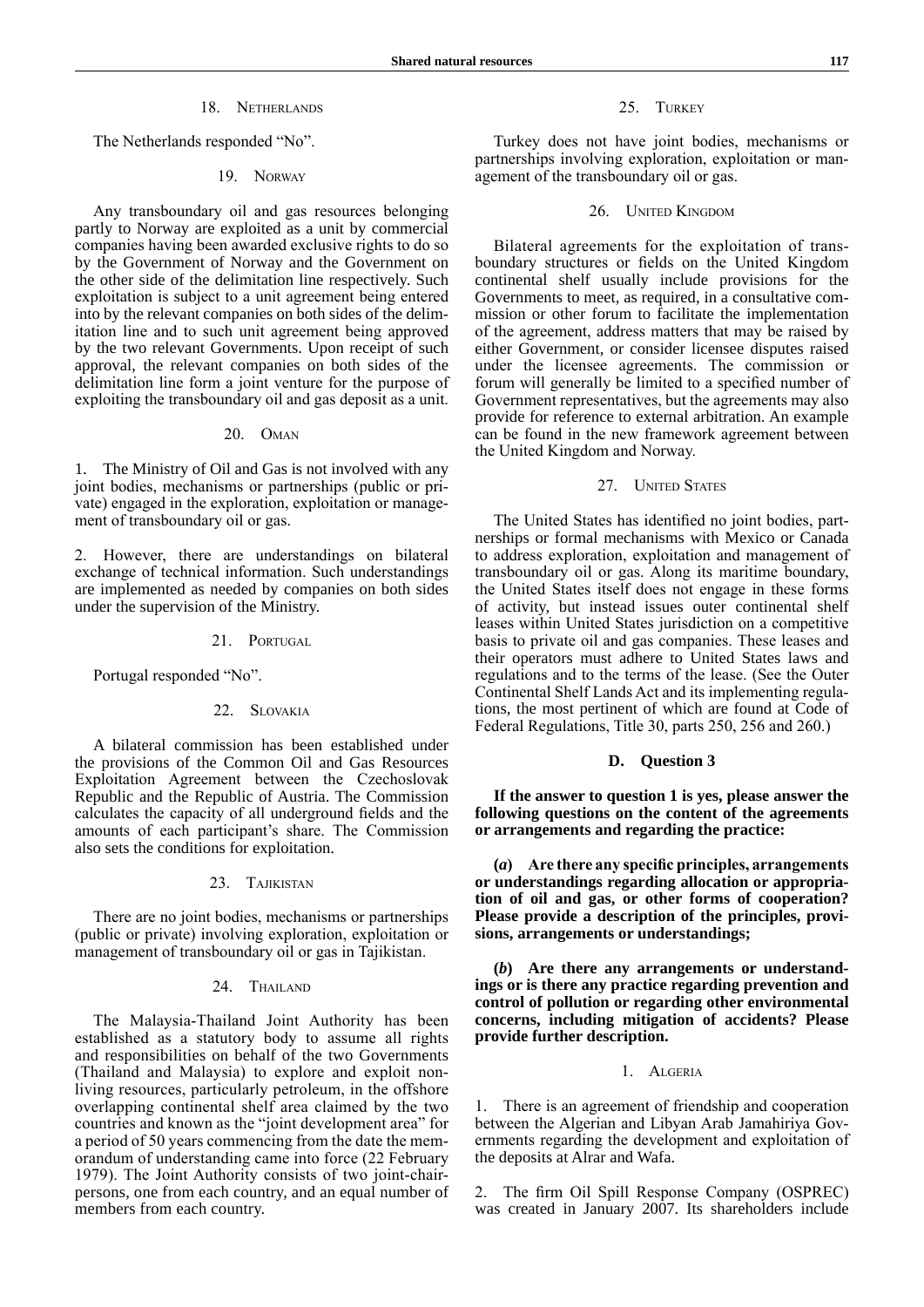Algeria and Morocco, soon to be joined by Tunisia. The firm's objective is to prevent and combat hydrocarbon pollution in an area extending from the southern Mediterranean coast to the west coast of Africa.

# 2. Australia

1. In relation to question 3 (*a*), the provisions quoted above (see paragraph 1 of Australia's response to question 1 above) in several of Australia's delimitation agreements make it clear that for any transboundary petroleum resource found, the two parties are to seek to reach agreement on the manner in which the resource is to be most effectively exploited and on the equitable sharing of the benefits arising from such exploitation.

### 2. In relation to question 3 (*b*):

(*a*) In those areas where Australia exercises seabed jurisdiction and Indonesia exercises water column jurisdiction, the parties will be required by article 7 of the Perth Treaty, when it enters into force, to take effective measures as may be necessary to prevent, reduce and control pollution of the marine environment;

(*b*) Article 13 of the Torres Strait Treaty between Australia and Papua New Guinea provides obligations on the parties to protect and preserve the marine environment in and in the vicinity of the Protected Zone. Under article 15, Australia and Papua New Guinea have agreed to extend a moratorium on mining and drilling of the seabed and subsoil for the exploration or exploitation of the resources within the Protected Zone for an indefinite period;

(*c*) Article 10 of the Timor Sea Treaty places obligations on Australia and Timor-Leste to cooperate to protect the marine environment of the joint petroleum development area, so as to prevent and minimize pollution and other environmental harm from petroleum activities. In the Greater Sunrise unit area, article 21 of the unitization agreement between Australia and Timor-Leste provides that certain specified Australian environmental protection legislation will apply and will be administered by the regulatory authorities designated by the unitization agreement;

(*d*) The Australian Maritime Safety Authority, responsible for maritime safety, marine environment protection, and maritime and aviation search and rescue in Australia, has several memorandums of understanding with Australia's neighbours (New Caledonia, New Zealand, Papua New Guinea and Indonesia) which relate to responses to major oil spills.

### 3. Austria

1. Since the gas is exploited exclusively on Austrian territory, Austrian laws and regulations apply.

2. There are no specific arrangements.

### 4. BAHAMAS

The Bahamas indicated that the question was "Not applicable".

# 5. CANADA

1. The Agreement between the Government of Canada and the Government of the French Republic relating to the Exploration and Exploitation of Transboundary Hydrocarbon Fields is a framework arrangement which does not contemplate a single unified regime but instead is a means to facilitate the requirements of French and Canadian legislation to be fulfilled for any transboundary field.

2. In addition to reiterating the definitive boundary between Canada and France for all purposes, the Agreement's preamble recognizes proportionality based on respective share of reserves in a transboundary field as the basis of the Agreement and highlights the importance of good oil field practice, safety, protection of the environment and the conservation of resources in transboundary fields.

3. The following are the main features of the Agreement regarding allocation or appropriation of oil and gas, or other forms of cooperation:

(*a*) The Agreement envisages provision of information with a more comprehensive exchange once accumulation has been determined to be transboundary. The Agreement imposes a requirement for information exchange upon the drilling of any well within 10 nautical miles of the maritime boundary. Information exchanged cannot be further disclosed without the consent of the party that provided it;

(*b*) The Agreement speaks about the notice to be given to the other party, with evidence, if data shows that accumulation is (or is not) transboundary. If the other party is not convinced, that party can: (*i*) request a meeting of the Technical Working Group; and/or (*ii*) send the disagreement to a single expert for determination in accordance with procedure and timelines for using the expert outlined in the Agreement;

(*c*) The Agreement provides for determination and redetermination of hydrocarbon reserves in a transboundary field. Indeed, the Unit Operator is to submit specific proposals on which both parties shall agree upon in a specific time frame. Should such an agreement not be reached, the disagreement is submitted to a single expert for determination, in accordance with procedure and timelines for using the expert outlined in the Agreement;

(*d*) Once agreement is reached or the expert determines that the accumulation is transboundary, the parties must delineate an area for the exchange of comprehensive data. If a Holder of Mineral Titles, meaning a person or firm to whom one of the parties has granted a subsisting mineral title or exclusive right to explore or exploit hydrocarbons in a particular area, is interested in production from the transboundary field, the parties will start negotiation of an Exploitation Agreement. The Exploitation Agreement is defined as any agreement entered into between Canada and the French Republic in respect of a transboundary field;

(*e*) The Agreement envisages a separate Exploitation Agreement for each transboundary field. It imposes a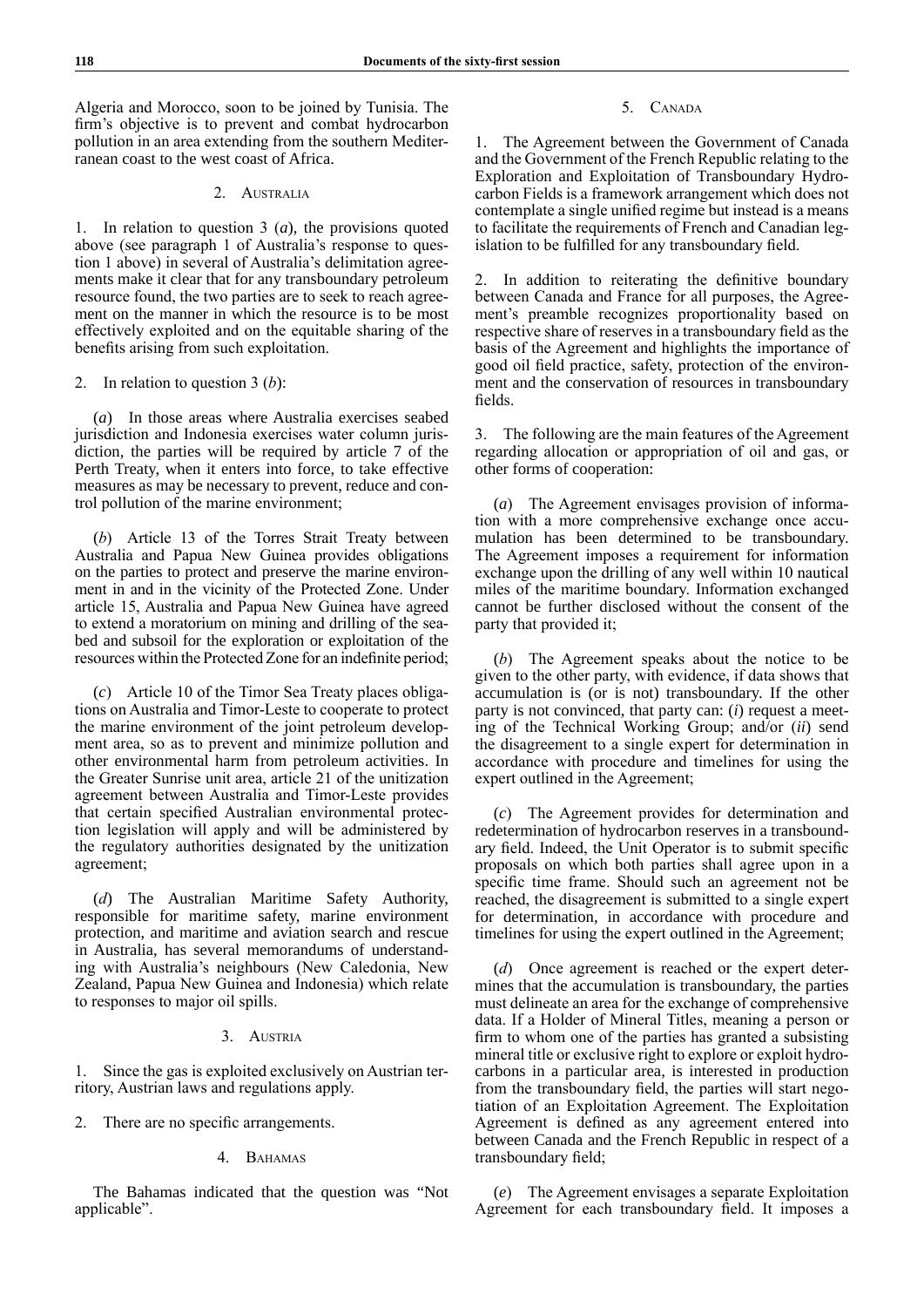time limit for the parties to enter into an Exploitation Agreement since any commercial production in a transboundary field cannot commence until an Exploitation Agreement has been concluded. If the parties are unable to conclude an Exploitation Agreement within a particular time frame, either party may refer the finalization of the Exploitation Agreement to arbitration, in accordance with the arbitration procedure outlined in the Agreement. This provides certainty as to time frames in which the Exploitation Agreement will be finalized;

(*f*) The Agreement requires that Mineral Title Holders conclude a Unitization Agreement that provides for: (i) combining respective rights in the transboundary field's hydrocarbon resources; (ii) sharing costs and benefits; (iii) operating the field as a single unit. The Unitization Agreement is subject to the prior written approval of both parties. This is an operator-led confidential arrangement which incorporates provisions to ensure that, in the event of a conflict between the Unitization Agreement and the Exploitation Agreement, the terms of the Exploitation Agreement shall prevail;

(*g*) Exploitation of any transboundary field is to be undertaken in accordance with the Exploitation Agreement and the Unitization Agreement;

(*h*) A Development Plan and a Benefits Plan must be agreed upon for a particular transboundary field before production can commence. A Development Plan sets out in detail the approach to the development and operation of the transboundary field while a Benefits Plan ensures that, in developing the transboundary field, and subject to all applicable domestic and international legal obligations of the parties, best efforts are made to ensure economic benefits are shared between Canada and France, taking into account the apportionment of hydrocarbon reserves as between the parties. Upon submission from the Unit Operator, parties have a specific time frame in which to approve a Development Plan and a Benefits Plan. Should the time period expire, either party can refer the matter to arbitration, in accordance with the arbitration procedure outlined in the Agreement;

(*i*) The parties must ensure that exploitation of the transboundary field is in accordance with approved Development and Benefits Plans;

(*j*) The Agreement provides that all disputes are to be resolved through negotiation except for disputes which are specifically to be submitted to an expert or to arbitration.

4. The Agreement contains provisions that address environmental considerations, including transboundary environmental impact assessments. The Agreement provides for parties to conclude arrangements or agreements dealing with search and rescue, marine pollution and transboundary impact environmental assessments. For instance, the parties are required to enter into a side arrangement on implementation of the Convention on Environmental Impact Assessment in a Transboundary Context, Espoo, Finland, 1991.

5. The parties have a duty to take all necessary measures to minimize adverse impact on the environment. The Agreement imposes a requirement for Mineral Title Holders to provide security, as determined by the party having jurisdiction over them, to meet environmental damage caused by any hydrocarbon exploration or exploitation activity.

6. On a separate note, environmental considerations are part of the approval process for oil and gas activities under Canada's domestic legislation, and this would be true in the case of transboundary fields as well.

# 6. Cuba

There is no arrangement or practice with Cuba's neighbouring States (Mexico and the United States) for the prevention or control of pollution or other environmental problems. To date, no agreements on cooperation in salvage rescue or intervention in the case of accidents have been signed.

# 7. Cyprus

1. The apportionment of reserves on each side of the median line and the allocation or appropriation of oil and gas is determined by the licensees in the unitization agreement and is subject to the approval of the States. The assistance of an independent, third-party expert may be called upon.

2. The framework agreement provides that the States shall take all necessary measures so that the concerned licensees comply with the health, safety and environmental requirements provided for in their respective applicable legislation and shall in particular ensure that the performance of the relevant activities, including the construction and operation of facilities and pipelines, shall prevent damage to the marine environment, and that relevant procedures are established for the safety of navigation and the safety and health of personnel. Furthermore, there are provisions in national legislation (the Hydrocarbons [Prospecting, Exploration and Exploitation] Law and the Hydrocarbons [Prospecting, Exploration and Exploitation] Regulations) for the protection of the environment. Cyprus has also conducted a strategic environmental assessment concerning the hydrocarbon activities within its exclusive economic zone, in which the likely significant environmental effects of implementing hydrocarbon exploration and exploitation activities are identified, described and evaluated. The licensees are bound to follow and comply with the recommendations of the study and must prepare an environmental impact assessment prior to the granting of an exploitation licence. The strategic environmental assessment was conducted in accordance with the relevant European Union directive (2001/42/EC), *Official Journal of the European Communities*, L 197 (27 June 2001), pp. 30–37. Cyprus is a party to a number of international conventions and protocols, such as the International Convention for the Prevention of Pollution from Ships (MARPOL), 1973 and its Protocol of 1978; the Convention for the Protection of the Mediterranean Sea against Pollution; the Convention on Wetlands of International Importance, especially as Waterfowl Habitat; the Convention on the Conservation of Migratory Species of Wild Animals;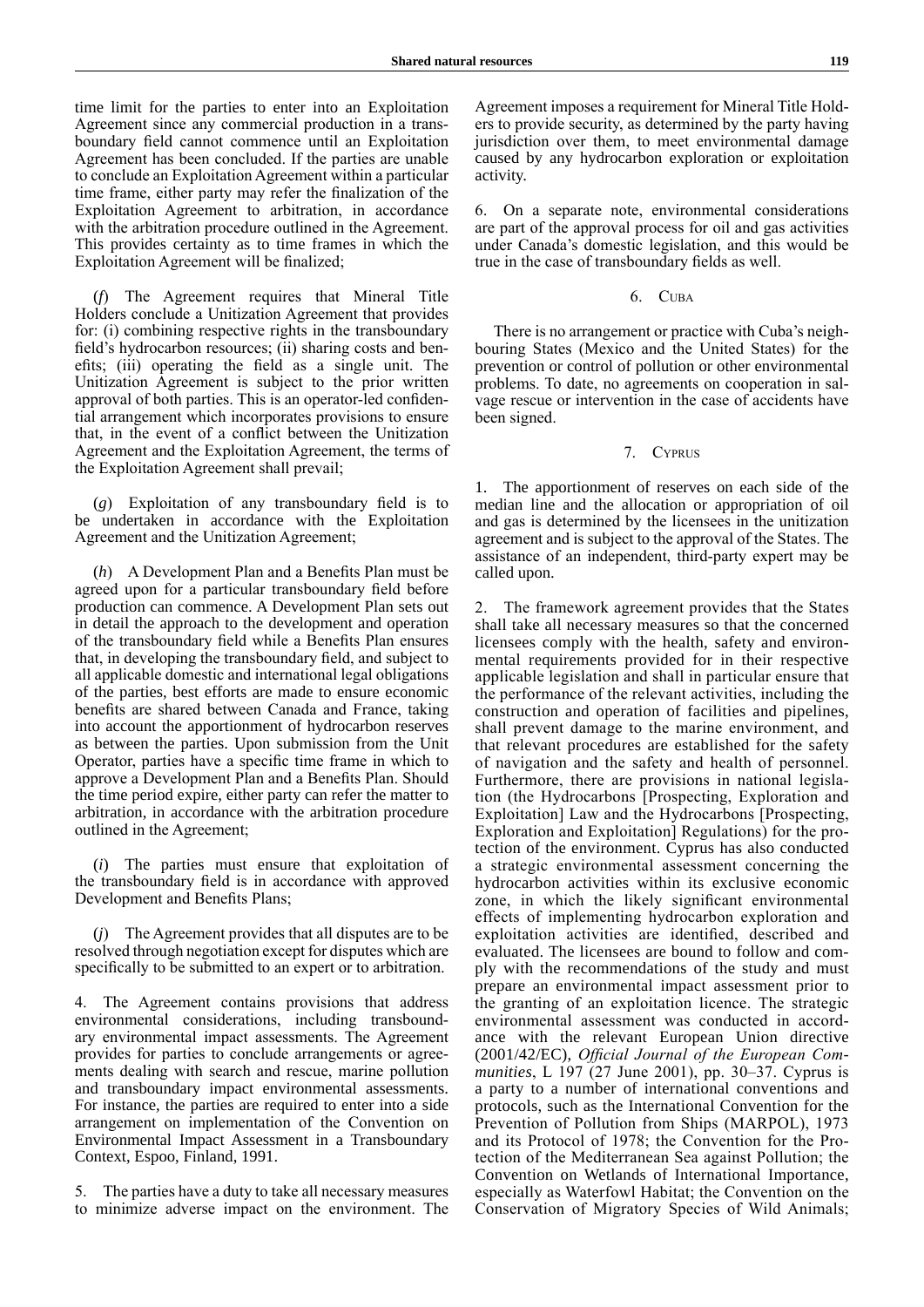the United Nations Convention on the Law of the Sea; the Vienna Convention for the Protection of the Ozone Layer; the Montreal Protocol on Substances that Deplete the Ozone Layer; the United Nations Framework Convention on Climate Change; Agenda 21, adopted at the United Nations Conference on Environment and Development [Rio de Janerio, Brazil, 3 to 14 June 1992 (A/CONF.151/26/Rev.1)(vol.I/Corr.1, vol. II, vol. III/ Corr.1)], the Convention on Biological Diversity; the Kyoto Protocol to the United Nations Framework Convention on Climate Change and the Stockholm Convention on Persistent Organic Pollutants.

# 8. Czech Republic

1. A specific feature of the 1960 Agreement between the Government of the Czechoslovak Republic and the Austrian Federal Government on the Exploitation of Shared Natural Gas and Oil Deposits was that the raw material was used only by one Contracting Party (Austria) with regard to the technically rational system of mining. The other Contracting Party (Czechoslovakia/ Czech Republic) had at its disposal an observation well to monitor the observation of technical parameters. As the raw material comes also from the Czechoslovak/ Czech territory, Czechoslovakia/the Czech Republic was entitled to certain financial compensation. The recipient of the compensation was the mining company that had the mining licence for the area, namely, the Nafta Hodonín company (now the Moravské naftové doly mining company).

2. The 1960 Agreement provides for the duty of notification in the event of any special circumstances requiring immediate measures (art. 4). The mining companies of the Contracting Parties cooperate in the exploitation and are expected to exchange information also on the environmental impacts of the exploitation.

# 9. Ireland

1. Ireland responded "Yes"—article 3 of the Agreement between the Government of Ireland and the Government of the United Kingdom concerning the Delimitation of Areas of the Continental Shelf between the Two Countries, as supplemented, reads as follows:

"If any oil, gas or condensate field extends across Line A or Line B and the part of such field which is situated on one side of the line is exploitable, wholly or in part, from the other side of the line, the two Governments shall make determined efforts to reach agreement as to the exploitation of such field."

2. Ireland indicated that question 3 (*a*) was "Not applicable".

3. As regards, question 3 (*b*) an Oil Spill Contingency Plan is put in place before any drilling takes place. Strategic environmental assessments also include a section on transboundary impact assessment.

# 10. Jamaica

1. There are no express provisions in the Maritime Delimitation Treaty between Jamaica and Colombia concerning specific principles, arrangements or understandings in respect of the allocation or appropriation of oil or gas in the joint regime area. Article 3 of the Treaty provides, however, that activities in the area shall be carried out on a joint basis as agreed by both parties.

2. Under article 3 of the Treaty, the parties may carry out activities in the joint regime area for the protection and preservation of the marine environment. The article further provides that this shall be done on a joint basis as agreed by both parties. There are no current arrangements regarding the prevention and control of pollution in the joint regime area. Both parties are, however, engaged in ongoing discussions on the exploration and exploitation of non-living resources in the area and will begin discussions on modalities for the preservation and protection of the environment in the area.

# 11. Kuwait

1. For Wafra Joint Operations, the Kuwait Gulf Oil Company and Saudi Arabian Chevron share 50 per cent in all aspects related to expenses, manpower and all produced fluids.

2. Specific principles, arrangements and understandings regarding allocation of appropriation of oil and gas are in place for the Khafji Joint Operations.

3. Under the terms of the Joint Petroleum Production Operations Agreement, both partners have an equal and undivided 50 per cent interest in all petroleum acquired or produced in connection with the joint operations. The Agreement also states that each party shall have the right to receive in kind its proportionate share of each grade and quality of crude oil and natural gas acquired or produced through the joint operations.

Wafra Joint Operations, a joint venture of the Kuwait Gulf Oil Company and Saudi Arabian Chevron, complies with the Kuwait Petroleum Corporation health, safety and environment management system and the Kuwait Environment Public Authority and Chevron Operational Excellence standards, which are aimed at controlling pollutants and reducing the release of environmental hazards into the atmosphere. For example, Wafra Joint Operations has started projects to recycle paper and control hazardous material as part of its waste management systems. In addition, to reduce oil leaks, Wafra Joint Operations has been implementing a project to replace flow lines. There is also a project on pit remediation as part of a zero discharge project. The Wafra Central Gas Utilization Project is under study to reduce gas flaring.

5. There are arrangements, understandings and practices in respect of Khafji Joint Operations regarding prevention and control of pollution or regarding other environmental concerns, including mitigation of accidents. Khafji Joint Operations complies with relevant environmental regulations and other requirements applicable to its operating activities. In particular, Khafji Joint Operations complies with the environmental standards specified by Saudi Arabia and Kuwait and has developed appropriate guidelines and an environment management system compatible with the objectives of environmental protection prevailing in the region.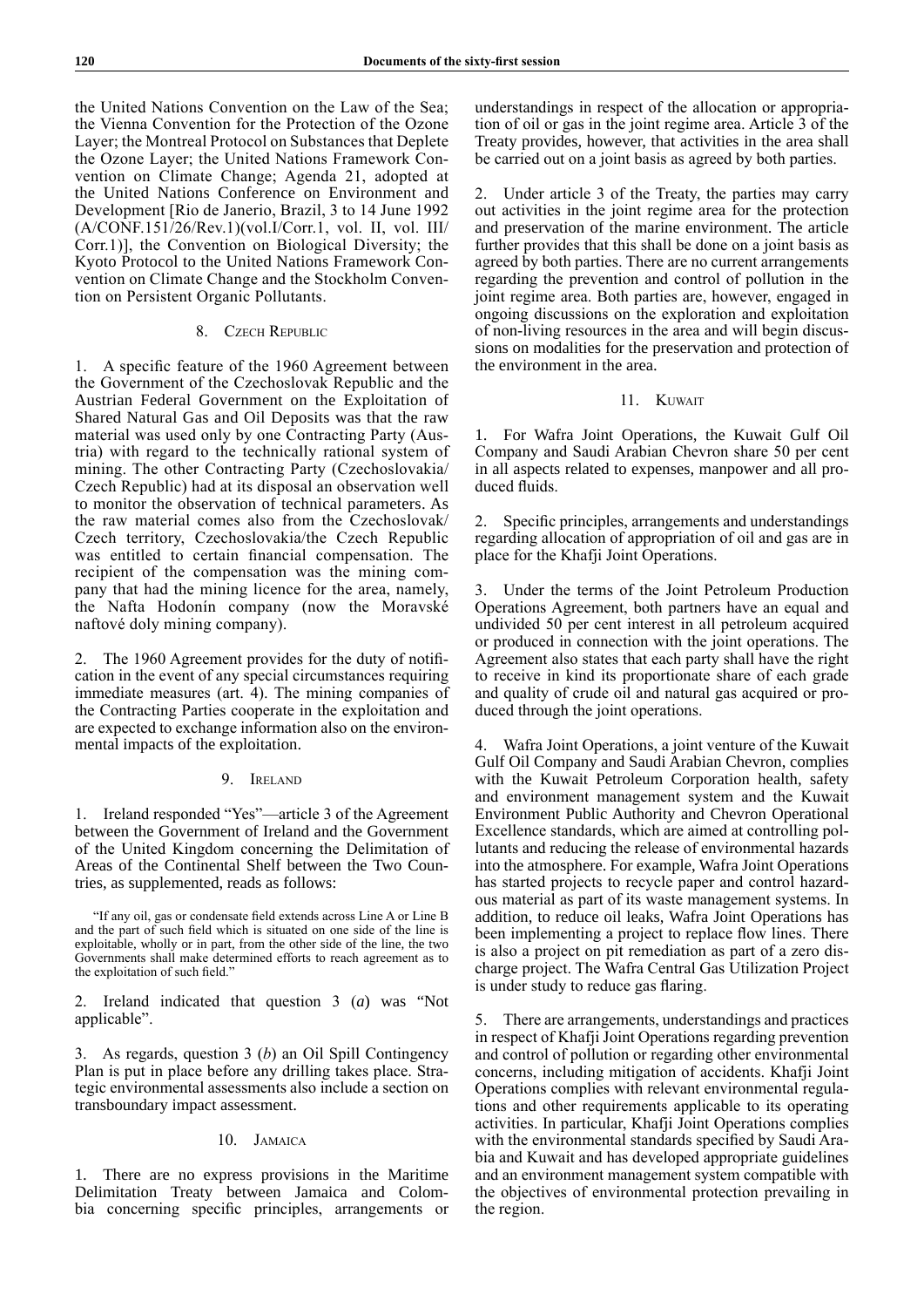6. Khafji Joint Operations has a well-defined performance management system to monitor and mitigate issues pertaining to environment, health and safety incidents. It has also implemented ISO 14001 for its environment management system to establish international standards for management of the environment in its operations.

### 12. Mali

Mali responded "No"—the Framework Agreement with Mauritania does not include any specific principles or arrangements regarding allocation or appropriation of oil and gas, nor does the Framework Agreement include any such understandings or arrangement.

### 13. MAURITIUS

Mauritius indicated that the question was "Not applicable".

### 14 **NETHERLANDS**

1. In relation to question 3 (*a*):

(*a*) Articles 5 to 9 of the 1962 Supplementary Agreement to the Ems-Dollard Treaty;

(*b*) Articles 5 and 6 of the 1992 Markham Agreement (United Nations, *Treaty Series*, vol. 1731, No. 30235, p. 156);

(*c*) Paragraph (*f*) of the Minke Main Memorandum of Understanding.

# 2. As regards question 3 (*b*):

(*a*) Article 17 of the 1992 Markham Agreement;

(*b*) Paragraph (*d*) of the Minke Main Memorandum of Understanding.

# 15. Norway

1. Any exclusive right to explore for and produce oil and gas on the Norwegian continental shelf is subject to a production licence being awarded to eligible companies. This licence is exclusive and gives the holders the right, within a specified time limit, to explore for and produce any oil and gas discovered in the area covered by the licence.

2. Any production of oil and gas from a transboundary deposit is subject to a unit agreement being entered into by the relevant companies on both sides of the delimitation line and to such unit agreement being approved by the two relevant Governments. Upon receipt of such approval, the relevant companies on both sides of the delimitation line form a joint venture for the purpose of exploiting the transboundary oil and gas deposit as a unit.

3. Any profits resulting from the exploitation of transboundary oil and gas deposits are, in the case of Norway, subject to taxation of the individual companies holding the relevant production licence on the Norwegian side of the delimitation line.

4. The legal basis for the joint operations is always a unitization agreement between the two or more Governments on each side of the delimitation line. In the case of Norway, its delimitation agreements with Denmark, the United Kingdom and Iceland all foresee that transboundary oil and gas deposits will be exploited on the basis of unitization agreements between the Governments in question.

5. Norway and its neighbouring countries all have national legislation providing that pollution resulting from oil and gas activities is subject to strict liability on the oil companies holding the exclusive rights to conduct exploration for and exploitation of oil and gas in the area where the pollution occurred. These oil companies are also strictly liable to mitigate the effects of accidents resulting in such pollution. Other kinds of accidents shall be mitigated and compensated as far as the oil company holding the relevant exclusive right is responsible and liable for the accident.

## 16. Oman

1. In relation to question 3 (*a*), there are arrangements to foster cooperation in the oil and gas sectors between the Sultanate and some neighbouring States. For example, there is a joint Omani-Yemeni technical committee on oil and gas. That committee has held four meetings since its creation in 1993. The most important things that were agreed on during that period are:

(*a*) Exchange of information and maps on common border zones in relation to oil and gas;

(*b*) Bilateral exchange of technical information on areas adjoining the borders and the provision of facilities to Omani and Yemeni companies wishing to invest in the oil and gas sectors; such investment must take place in accordance with the procedures followed in both countries;

(*c*) Training of Yemeni technicians in various areas by Petroleum Development Oman (PDO) and Occidental Petroleum Corporation in the year 2000;

(*d*) Exchange of visits between officials and technical personnel from both countries as well as visits to oil facilities and companies operating in the country.

2. The committee met most recently in Sana'a from 1 to 4 July 2007. Many important matters were discussed at the meeting, such as the formation of a joint working group of the Petroleum Exploration and Production Authority (PEPA) of Yemen and the Oman Oil Company (OOC) to study the possibility of investing in available areas in Yemen. Also discussed was Omani use of Yemeni expertise in the development of a centralized database, which the Ministry intends to create in the near future. A delegation from the Ministry recently visited Yemen to discuss the matter.

3. In relation to question 3 (*b*), in respect of environmental affairs, the Ministry of the Environment and Climate Affairs is the competent body.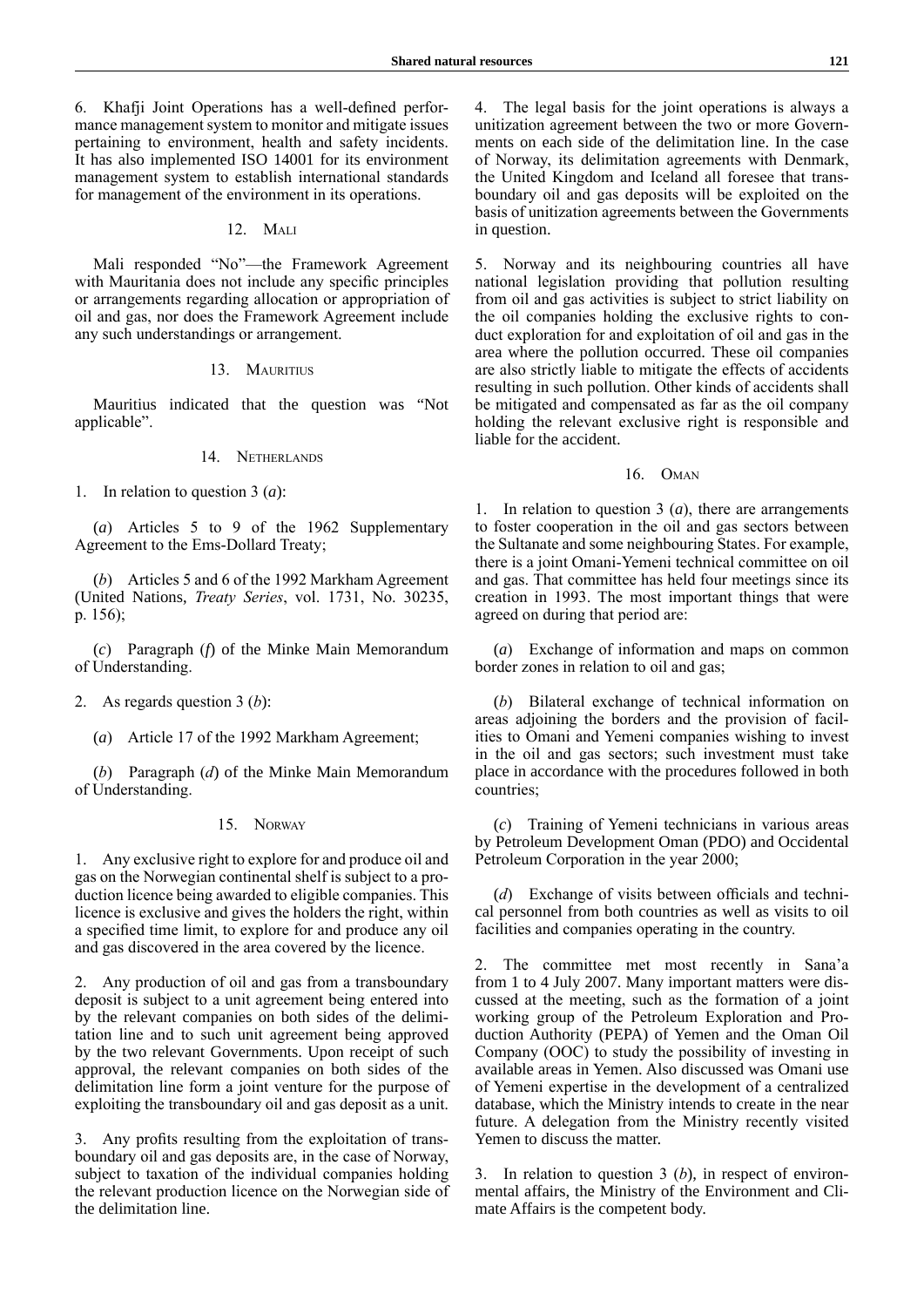# 17. Portugal

Portugal responded "Not applicable".

### 18. SAINT VINCENT AND THE GRENADINES

A draft energy policy has been adopted by Cabinet for discussions with stakeholders.

# 19. Slovakia

Slovakia has no arrangements, understandings or practices regarding the prevention and control of pollution or regarding other environmental concerns, including mitigation of accidents.

### 20. THAILAND

1. All costs incurred and benefits to be derived by the Malaysia-Thailand Joint Authority from activities carried out in the joint development area are to be equally borne and shared by the two Governments (Malaysia and Thailand).

2. Under the Malaysia-Thailand Joint Authority Agreement, the Malaysia-Thailand Joint Authority Act 1990 and relevant petroleum income tax acts, the Joint Authority is empowered to award, with the approval of the Governments, contracts for the exploration and exploitation of petroleum resources in the joint development area. Contracts have to be in the form of a production-sharing contract.

3. Further information is available in the Agreement between the Government of the Kingdom of Thailand and the Government of Malaysia on the Constitution and other Matters relating to the Establishment of the Malaysia-Thailand Joint Authority, article 9, finance, chapter III: financial provisions.

4. In relation to question 3 (*b*), the Procedures for Drilling Operations and Procedures for Production Operations of the Malaysia–Thailand Joint Authority contain further information.<sup>1</sup>

### 21. UNITED KINGDOM

1. A common feature of bilateral agreements delimiting the United Kingdom continental shelf is a requirement to reach further agreement on the manner in which a transboundary petroleum field or structure shall be effectively exploited and the costs and proceeds apportioned. These further agreements provide for both Governments to approve matters relating to development. These will usually include commercial agreements between the appropriate licensees of each State that are relevant to exploitation of the structure/field; technical arrangements for determining the geological extent of the field or structure and for apportionment between the licence groups; appointment of the operator for any field development and decommissioning plans; the role of the Governments and the extent that each Government has jurisdiction over

installations and field facilities; the arrangements for measuring petroleum produced; arrangements for maintaining the safety of installations and pipelines; arrangements for third party use of the field and associated facilities; arrangements for environmental protection; and arrangements for dispute settlement.

2. Under Council Directive 85/337/EEC of 27 June 1985 on the assessment of the effects of certain public and private projects on the environment (*Official Journal of the European Communities*, L 175/40, 5 July 1985) and the Directive of the European Parliament and the Council concerning integrated pollution prevention and control (15 January 2008) (2008/1/EC) (*Official Journal of the European Communities*, L 24/8, 29 January 2008), member States of the European Union are obliged to advise bordering States of any proposals that could have an impact on the environment in those States and there is therefore a formal procedure for exchanging applications relating to environmental impact assessments and atmospheric emissions. A similar, though less formal, exchange procedure is also in force in relation to discharges to the marine environment controlled under binding agreements made under the Convention for the Protection of the Marine Environment of the North-East Atlantic. In addition to these agreements, the United Kingdom regulators meet with the regulators of bordering States on a regular basis, to discuss general policy issues and specific development proposals.

3. As regards other environmental concerns, including mitigation of accidents, the United Kingdom is party to several international agreements that provide for cooperation in dealing with major marine pollution incidents. Appendix B of the National Contingency Plan provides details of these agreements, which set out roles and responsibilities with regard to notification and response to marine pollution incidents (see www.mcga. gov.uk). United Kingdom offshore oil and gas operators are required to notify regulatory authorities in the event of any oil or chemical spill in the sea, regardless of volume. The Maritime Coastguard Agency has the responsibility, through the previously mentioned international agreements, to notify border States if any pollution is likely to enter their waters.

### 22. **UNITED STATES**

1. There are no principles, arrangements or understandings regarding allocation or appropriation of oil and gas production from transboundary reservoirs, as no transboundary reservoirs have been identified along the United States maritime boundary. The only forms of cooperation concern data sharing and other limited forms of cooperation described in the Western Gap Treaty with regard to possible transboundary reservoirs.

2. Because the United States has no arrangements or practices regarding the exploration and exploitation of transboundary oil and gas resources, there are no related arrangements or understandings regarding pollution prevention and control or other environmental concerns. As a domestic matter, oil and gas operators operating in areas under United States jurisdiction are required to follow all United States laws and regulations, many

<sup>&</sup>lt;sup>1</sup> The texts of the agreements are available for consultation at the Codification Division of the Office of Legal Affairs.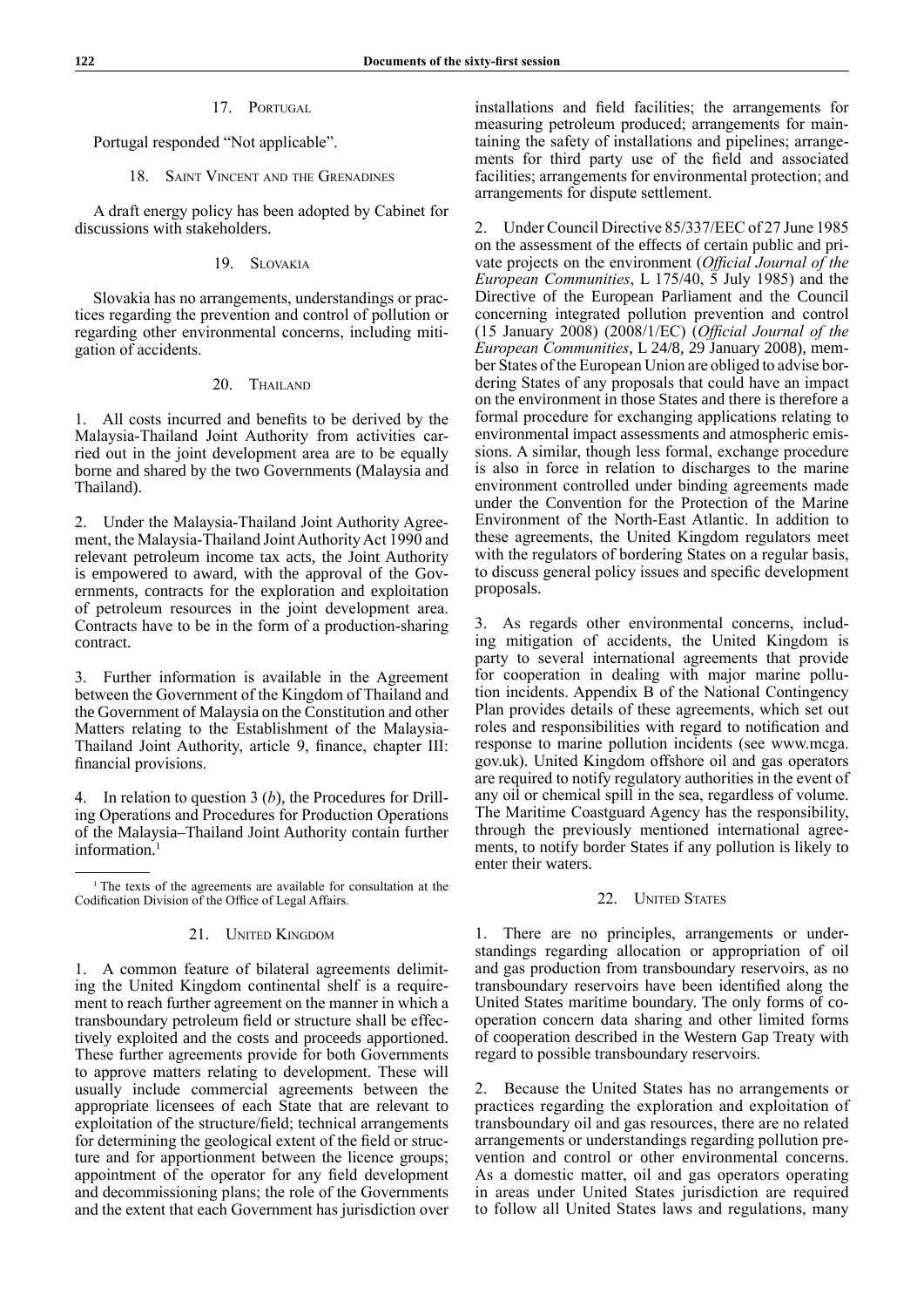of which relate to pollution and environmental issues. For example, see generally the Outer Continental Shelf Lands Act, and specifically its implementing regulations at the Code of Federal Regulations, Title 30, Part 250. In addition, United States Government inspectors visit and inspect offshore facilities regularly to ensure that all equipment and facilities comply with regulatory requirements.

# **E. Question 4**

**Please provide any further comments or information, including legislation or judicial decisions, which you consider to be relevant or useful to the Commission in the consideration of issues regarding oil and gas.**

### 1. Australia

Australia responded "No response".

### 2. BAHAMAS

Bahamas indicated that the question was "Not applicable".

# 3. Bosnia and Herzegovina

Bosnia and Herzegovina cited the following:

(*a*) Decision of the Council of Ministers of Bosnia and Herzegovina on the quality of oil products (2002);

(*b*) Decree on the organization and regulation of the gas sector in the Federation of Bosnia and Herzegovina (2007); and the Gas Law relating to the Republic of Srpska (2007). Activities are ongoing on drafting of the national gas law and improving of the existing legislation on the entity level.

# 4. CANADA

1. The Canadian area covered by the Agreement between the Government of Canada and the Government of the French Republic relating to the Exploration and Exploitation of Transboundary Hydrocarbon Fields is governed domestically by the Canada-Newfoundland Offshore Petroleum Board, an independent body that regulates the offshore area on behalf of Canada and the Province of Newfoundland and Labrador. The pertinent legislation is the Canada-Newfoundland Atlantic Accord Implementation Act, available from: http://laws.justice .gc.ca/en/C-7.5/index.html.

2. In addition, there is a small transboundary area that could be subject to the Canada-Nova Scotia Offshore Petroleum Resources Accord Implementation Act.

3. Both pieces of legislation provide for the management of offshore oil and gas resources on behalf of the federal and provincial governments.

#### 5. Cuba

By decision of the Government of Cuba, the State Commission on the Outer Limit of the Continental Shelf

was established to extend the present maritime limit beyond the 200 nautical miles from the baselines from which the breadth of the territorial sea is measured, in accordance with article 76 of the United Nations Convention on the Law of the Sea and, therefore, beyond Cuba's exclusive economic zone in the Gulf of Mexico. That Commission is currently in the process of organizing its submission to the United Nations Commission on the Limits of the Continental Shelf, which will in the future examine oil and gas prospecting and exploitation.

# 6. Cyprus

The following national legislation has been harmonized with Directive 94/22/EC of the European Parliament and of the Council of 30 May 1994 on the conditions for granting and using authorizations for the prospection, exploration and production of hydrocarbons (*Official Journal of the European Communities*, L 164/3, 30 June 1994):

(*a*) Hydrocarbons (Prospecting, Exploration and Exploitation) Law of 2007 (Law 4(1)/2007);

(*b*) Hydrocarbons (Prospecting, Exploration and Exploitation) Regulations of 2007 (Regulatory Administrative Act 51/2007).

# 7. Czech Republic

The Czech Republic has oil and natural gas deposits only in a small part of its territory, practically only in the southern and northern border areas in the east of the Czech Republic. Therefore, what is taken into consideration are the transboundary oil and natural gas deposits shared only with Austria and possibly perhaps carboniferous gas deposits shared with Poland. With regard to the really thorough (unique in the world) geological exploration of the territory of the Czech Republic, no new oil or natural gas deposits are likely to be found and requiring a new international agreement that would regulate their shared exploitation and/or use.

# 8. Hungary

There are only few precedents of cross-border development of petroleum resources; therefore Hungary is not aware of relevant treaties or judicial decisions. However, the adaptation of the unitization principles elaborated by the international oil and gas industry is worth considering.

### 9. Ireland

Ireland indicated that the question was "Not applicable".

#### 10. Jamaica

Legislation has been enacted in Jamaica only in respect of areas within Jamaica's exclusive jurisdiction<sup>1</sup> and the legislation is not, therefore, applicable to the joint regime area.

<sup>&</sup>lt;sup>1</sup> The Maritime Areas Act (1996) and the Exclusive Economic Zone Act (1991).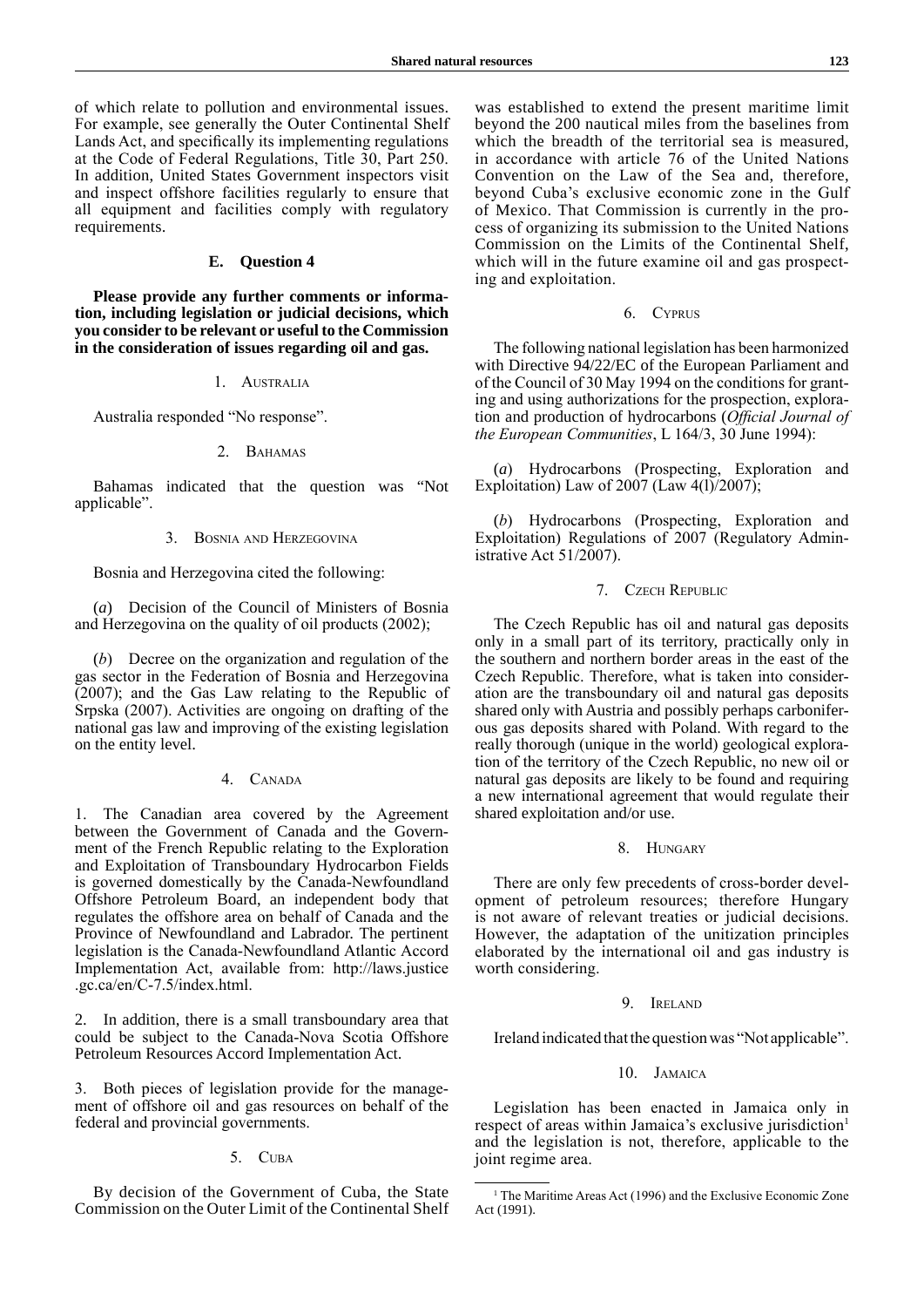# 11. Mali

In preparation for the possible discovery of hydrocarbon reserves, the question of its transport in border areas is currently being studied. The Government is seeking to define an appropriate legal framework for this activity.

### 12. MAURITIUS

Mauritius responded "None".<sup>1</sup>

### 13. Netherlands

1. The 1962 Supplementary Agreement to the 1960 Ems-Dollard Treaty on the allocation of oil and gas is an exceptional agreement in that it provides for the division of oil and gas reserves in an area where no inter-State boundary exists. In the 1960 Ems-Dollard Treaty, the Netherlands and Germany "agreed to disagree" with regard to a boundary in the Ems-Dollard area, which had been under dispute for several hundred years. Taking into account this exceptional situation, it was agreed in 1962 to equally divide the oil and gas reserves between the two countries in an area defined as the "border area". The agreements that have been concluded with respect to the Ems-Dollard estuary are regarded by many as exemplary of how to deal with a situation where no agreement concerning a boundary can be reached between two countries.

2. The 1992 Markham Agreement was a specific agreement for a specific situation, which resulted in an elaborate and detailed agreement.

### 14. Norway

Reference was made above to the texts of relevant agreements with neighbouring countries.

# 15. Oman

Oman responded that no information relevant to question 4 was currently available.

# 16. PORTUGAL

1. As far as is known, there is no agreement on maritime boundaries delimitation with Spain. An agreement with Spain on the definition of the maritime boundaries is important, but it should not prejudice Portugal as far as current legislation is concerned, i.e. it should take into account the Portuguese legislation in force and keep the median line criterion. The 1958 Convention on the Continental Shelf, which uses the median line for the delimitation of the maritime boundary in areas in dispute, was ratified by Portugal and Spain.

2. Portuguese Act No. 33/77 of 28 May 1977 establishes the width and the limits of the territorial sea and a 200-mile exclusive economic zone. It also stipulates that in case of lack of formally valid agreement between both countries,

the limit of the zone is the median line. This law is in accordance with the rule established in the Convention on the Continental Shelf. Subsequently, Portuguese Decree Law No. 119/78 of 1 June 1978 settled the external limits of the exclusive economic zone based on the geographic coordinates of the points that determine the limits, defining the median lines between Portugal and the countries with which it has boundaries (Spain and Morocco) (see map No. 1001-E at the Institute Hidrográfico).

3. The rights that result from the Portuguese legislation were reaffirmed in the decree of the President of the Republic of Portugal No. 67–A/97 of 14 October 1997 for ratification of the United Nations Convention on the Law of the Sea.

4. In 2002, in accordance with Portuguese legislation, a bidding round was opened for the concession of oil (liquid and/or gas) exploration and production rights in 14 blocks of the deep offshore (published in the Portuguese *Official Gazette* and in the *Official Journal of the European Union*). Block 14 is limited on the east side by the exclusive economic zone line, in accordance with the above-referenced Decree Law No. 119/78.

5. The blocks were defined in the Universal Transverse Mercator-European Datum 1950 reference system, which is also used in Spain.

6. The Repsol/RWE group made applications for blocks 13 and 14. This group did not just accept and fulfil all requirements but exceeded them. The two blocks were awarded, the contract drafts were initialled and the contracts are expected to be signed.

17. SAINT VINCENT AND THE GRENADINES

Availability of the Petroleum Stabilization Fund of the Caribbean Community was established in 2004. The Energy Cooperation Agreement (PetroCaribe) was established in 2005.

### 18. Tajikistan

The Republic of Tajikistan would like to draw the attention of the International Law Commission to the situation in the southern part of Tajikistan, in the Amu Darya District, bordering the Republic of Uzbekistan. There are 16 oil deposits which, due to unresolved demarcation problems, are being used by the Uzbek side. In this regard, Tajikistan is expecting the Commission to propose the best ways for addressing the existing dispute.

### 19. TURKEY

1. According to international law, the delineation of the continental shelf, as well as the exclusive economic zone in semi-enclosed seas such as the Eastern Mediterranean could only be possible through arrangements to be made among all the countries concerned and by observing the rights and interests of all the parties.

2. In this respect, Turkey's views regarding the Greek Cypriot attempts that are contrary to international law and legitimacy, to delimit maritime jurisdiction areas and

<sup>&</sup>lt;sup>1</sup> However, the Government of Mauritius annexed to its response the Petroleum Act, Act No. 6 of 16 April 1970, the text of which, in English, is available for consultation at the Codification Division of the Office of Legal Affairs.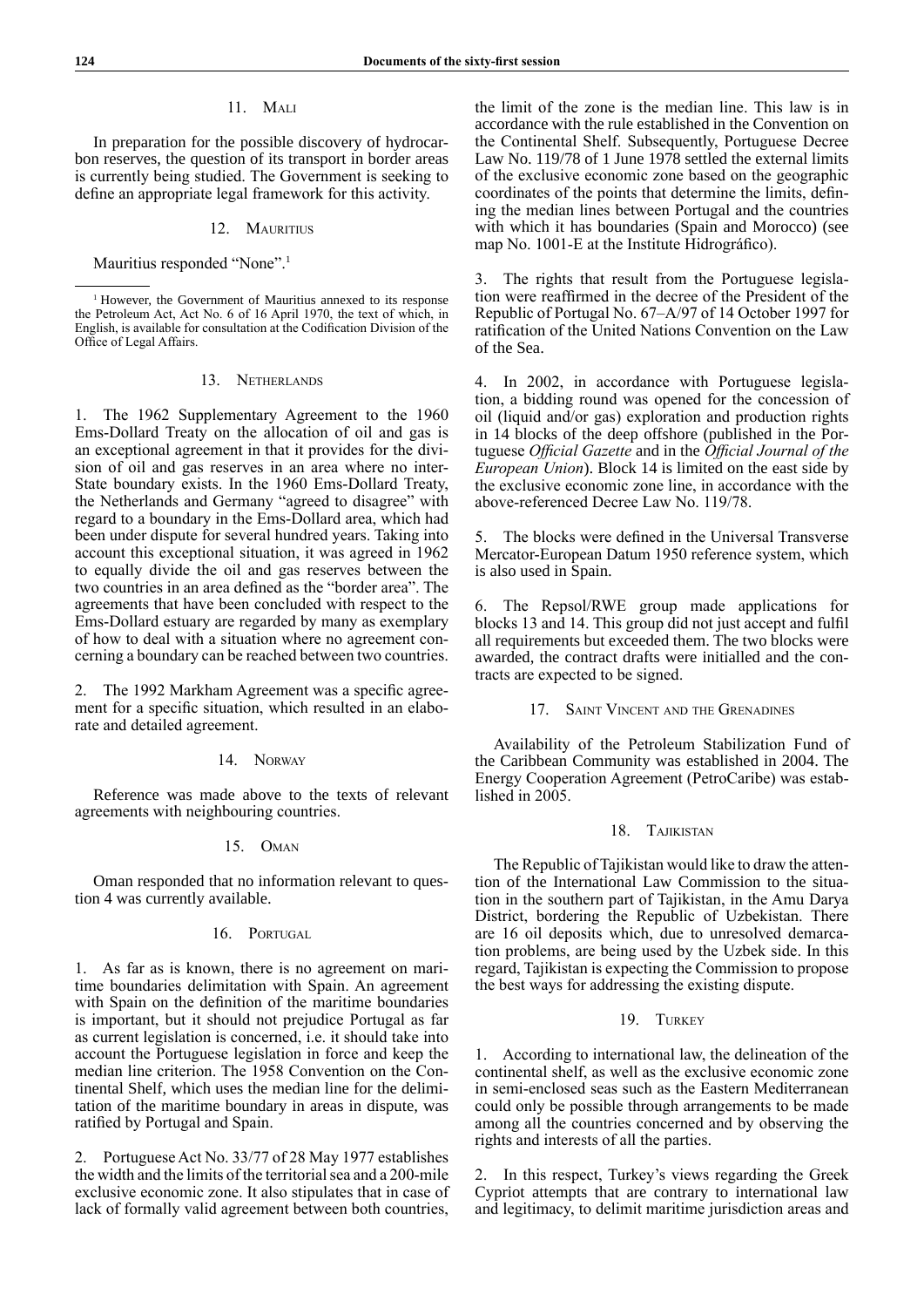to issue licences for exploring oil and gas in the Eastern Mediterranean Sea have been duly conveyed to the United Nations and other relevant international organizations, as well as to the international community, on every occasion.

3. In this context, following the signing of a delimitation agreement between Egypt and the Greek Cypriot side on 17 February 2003, it has been registered with the letter of the Permanent Mission of Turkey dated 2 March 2004, which was also circulated as a United Nations document (published in the *Law of the Sea Bulletin*, No. 54), that the attempts of the Greek Cypriot side to delimit maritime jurisdiction areas are unacceptable, and that Turkey also has legitimate rights and jurisdiction in areas to the west of the Island of Cyprus beyond the longitude 32° 16' 18" East. In this vein, it has been stated that the Greek Cypriot endeavours to create *de facto* situations through unilateral acts in the Eastern Mediterranean would not be accepted.

### 20. UNITED KINGDOM

The United Kingdom responded that it had no further comments.

# 21. **UNITED STATES**

There is no United States legislation or judicial decision specifically addressing transboundary reservoirs at this time and the relevant agency in the federal Government currently lacks domestic legislative authority to enter into a cooperative development arrangement (such as a joint plan, allocation or unitization arrangement) with a neighbouring State. United States outer continental shelf operators are subject to a number of laws and regulations, including provisions for domestic unitization arrangements between leaseholders in certain circumstances. In general, operators are allowed to explore, develop and produce hydrocarbons from their leased acreage pursuant to the "modern rule of capture", which requires, for example, resource conservation practices and maximizing ultimate recovery from resource reservoirs.

### **F. Question 5**

**Are there any aspects in this area that may benefit from further elaboration in the context of the Commission's work? Please indicate those aspects.**

#### 1. Australia

1. Australia feels that the Commission should approach with caution any examination of areas of international law that directly engage matters that are essentially bilateral in nature. Australia acknowledges the valuable work undertaken by the Commission and especially the Special Rapporteur, Mr. Chusei Yamada, on the general topic of shared natural resources and, in particular, shared underground aquifers.

2. With respect to the Commission's proposed consideration of shared oil and gas, this is one of essential bilateral interest—that is, one to be resolved by negotiation between the particular States involved. The topic is already adequately covered by international law principles and dealt with by States on a bilateral basis.

3. If the Commission proceeds with its consideration of shared oil and gas resources, Australia considers that it should not examine matters relating to offshore boundary delimitation. Whether such resources are in fact physically shared is first and foremost a question of delimitation of territory or maritime jurisdictions. Individual circumstances will impact on each situation and States will want to resolve any differences on a case-by-case approach. These differing circumstances will throw up a degree of complexity that would be difficult to succinctly distil. Maritime delimitation, and assessment of offshore resources, are matters for the States concerned and this is made clear by the 1982 United Nations Convention on the Law of the Sea. In addition, in Australia's experience delimitation agreements generally contain unitization clauses that deal with petroleum resources that straddle the agreed boundary.

### 2. BAHAMAS

There is the issue of horizontal drilling regarding transboundary oil and gas resources that requires further dilation.

# 3. Bosnia and Herzegovina

Bosnia and Herzegovina responded "Not defined".

# 4. CANADA

1. While there is a growing demand for rules governing the use of shared or transboundary natural resources, Canada believes that the oil and gas issue is essentially bilateral in nature, highly technical and politically sensitive and encompasses diverse regional situations. As such, it should be left for resolution by negotiation between States involved. As a result, Canada is not persuaded by the need for the Commission to develop any framework or model agreement(s) or arrangement(s) or draft articles on oil and gas.

2. However, Canada does see the benefit of the Commission outlining elements that could guide States when negotiating agreements on partition of oil and gas. A "template of elements" on the practice applicable, including a review of the existing agreements and State practice, along with an identification of common principles and features, best practices and lessons learned, would be very useful, not only to Canada, but also internationally. Such a template could separate (*a*) circumstances where there is no delimitation agreement in place; and (*b*) circumstances where a delimitation agreement is already in place.

3. Should the Commission proceed with the consideration of the topic of shared oil and gas resources, Canada would not endorse the Commission examining matters relating to offshore boundary delimitation.

#### 5. Cuba

Currently, Cuba considers the Commission's work in the examination of the matter in question to be adequate.